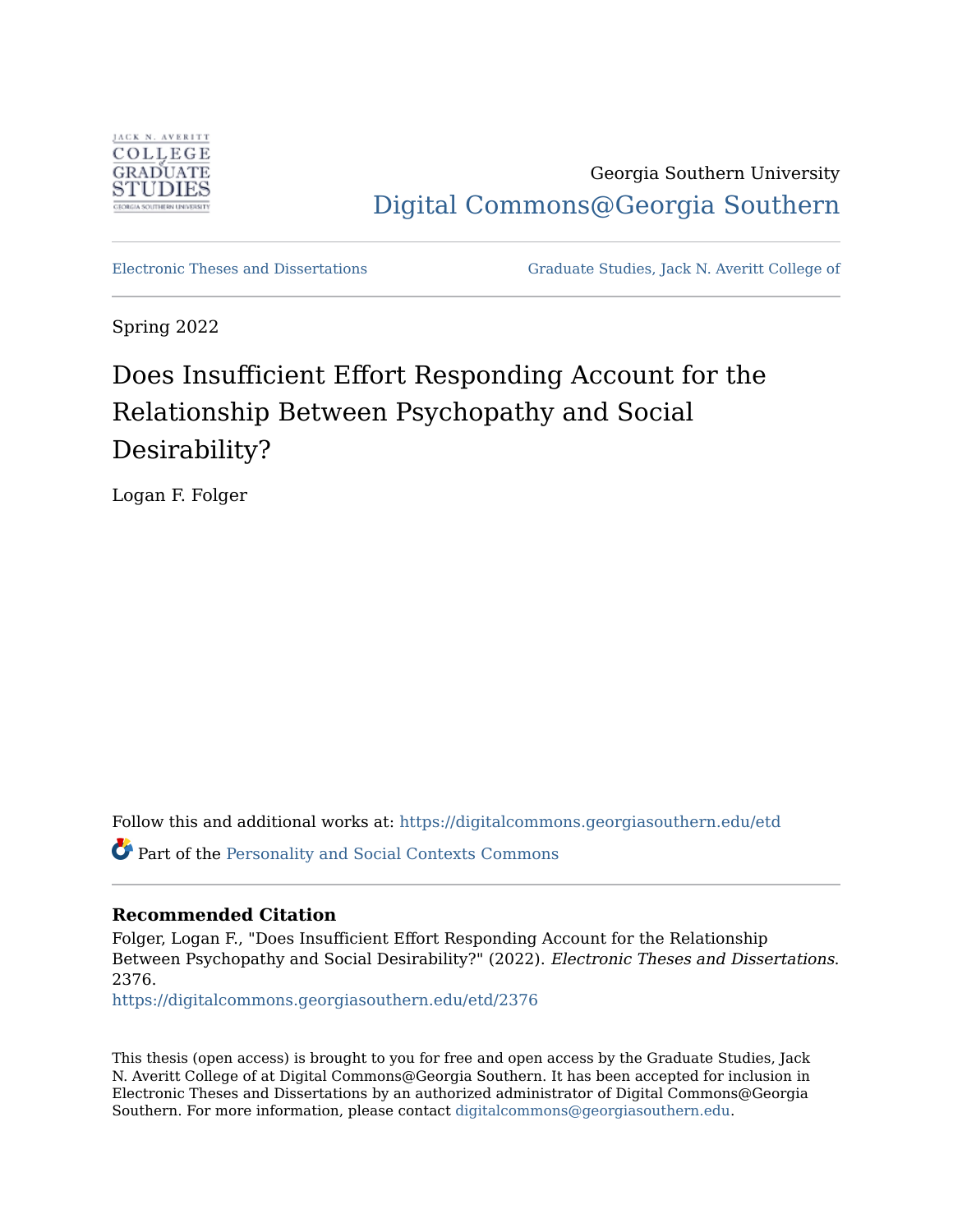# DOES INSUFFICIENT EFFORT RESPONDING ACCOUNT FOR THE RELATIONSHIP BETWEEN PSYCHOPATHY AND SOCIAL DESIRABILITY?

#### by

#### LOGAN FOLGER

#### (Under the Direction of Nicholas Holtzman)

#### ABSTRACT

This research investigated the relationship between self-report psychopathy and social desirability and whether insufficient effort responding may impact this relationship. It was hypothesized that insufficient effort responding is biasing the relationship. Therefore, the significant negative relationship between psychopathy and social desirability may approach zero after isolating insufficient effort responding data. Two studies were conducted to aid this investigation. The first study utilized the Monte Carlo method to simulate this relationship. The simulation had 1,000 trials using 1,000 participants with proportions of valid respondents ranging from 0.0 to 1.0 with increments of 0.1. The results showed that insufficient effort responding may be biasing this relationship between psychopathy and social desirability, so an investigation among human participants was warranted. The second study examined this relationship among human participants using a community sample. The sample included 300 participants, and each participant was asked to take the Self-report Psychopathy scale and the PRF Desirability subscale. Insufficient effort responding was isolated using response time, oddeven consistency, long-string analysis, and Mahalanobis distance. The results showed that after isolating insufficient effort responding data, the relationship between psychopathy and social desirability became non-significant but not for the reasons predicted. The insufficient effort responding data did not surround the midpoint as expected; rather, the valid data surrounded the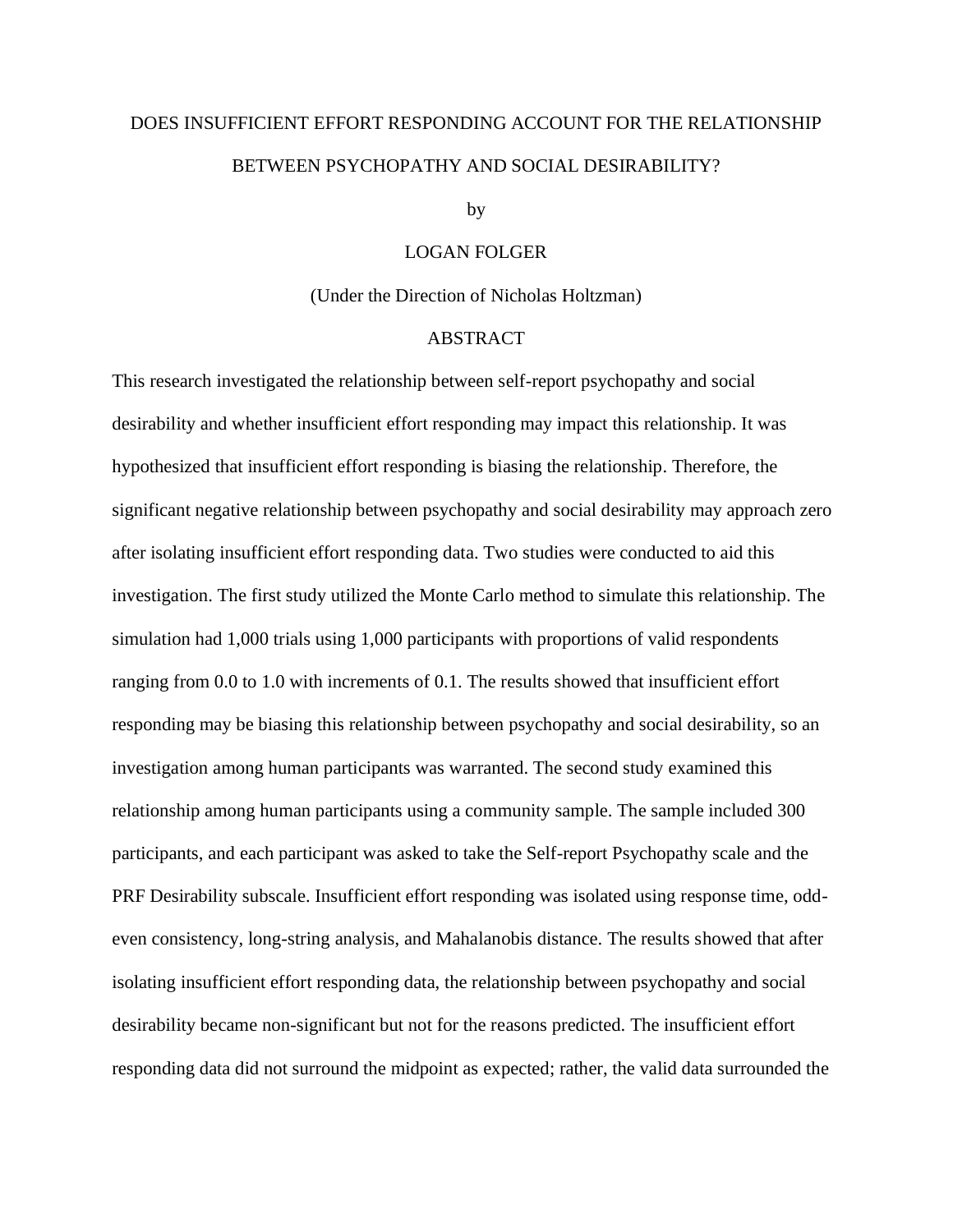midpoint. Additionally, the TOST procedure was done to test for statistical equivalence and found this relationship may be significant. Even though the simulation showed the possibility of a biased relationship, the results of study 2 produced a contradicting conclusion. INDEX WORDS: Insufficient effort responding, Psychopathy, Social desirability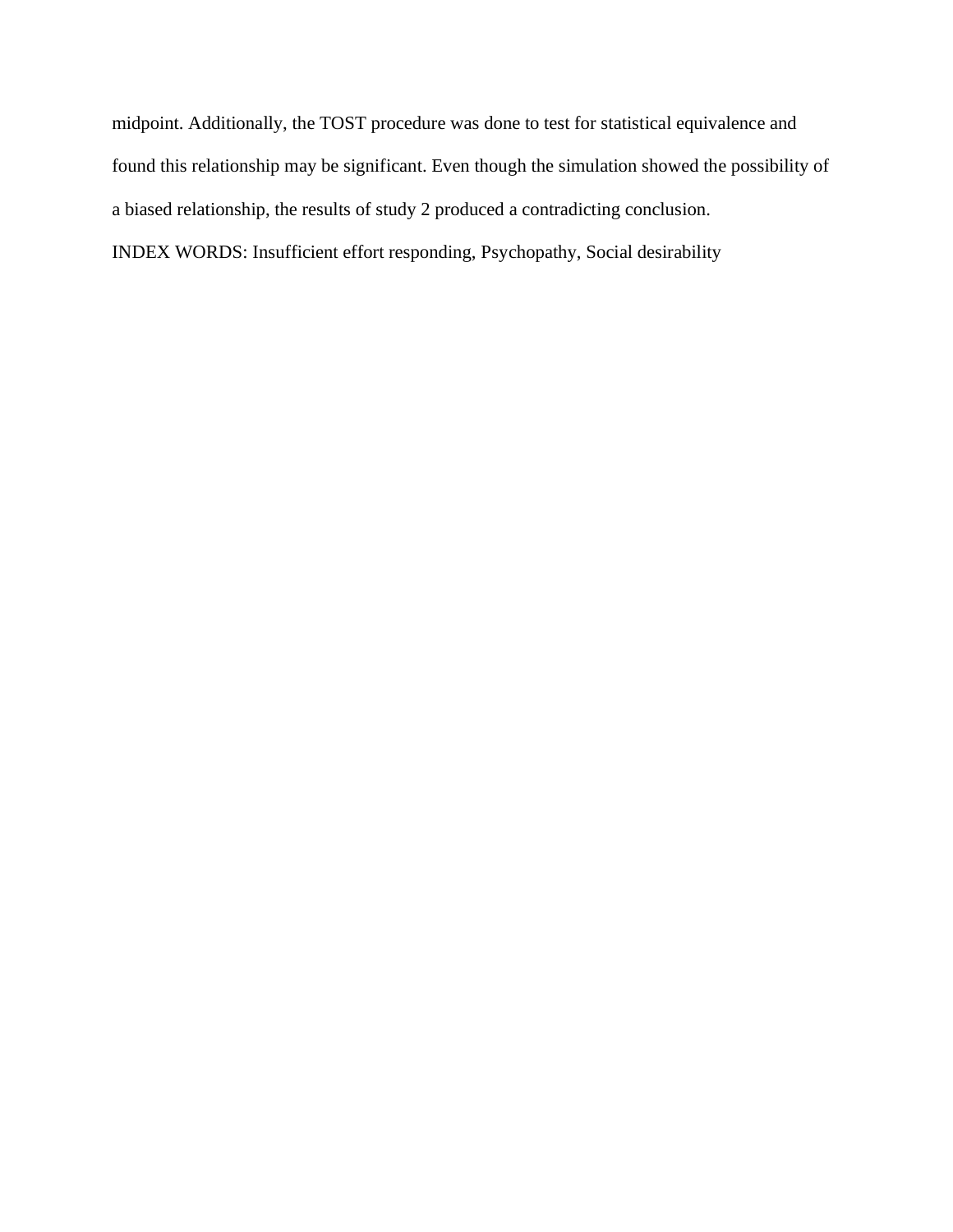# DOES INSUFFICIENT EFFORT RESPONDING ACCOUNT FOR THE RELATIONSHIP BETWEEN PSYCHOPATHY AND SOCIAL DESIRABILITY?

by

# LOGAN FOLGER

B.S., University of Georgia, 2020

B.A., University of Georgia, 2020

A Thesis Submitted to the Graduate Faculty of Georgia Southern University

in Partial Fulfillment of the Requirements for the Degree

# MASTER OF SCIENCE

# COLLEGE OF BEHAVIORAL AND SOCIAL SCIENCES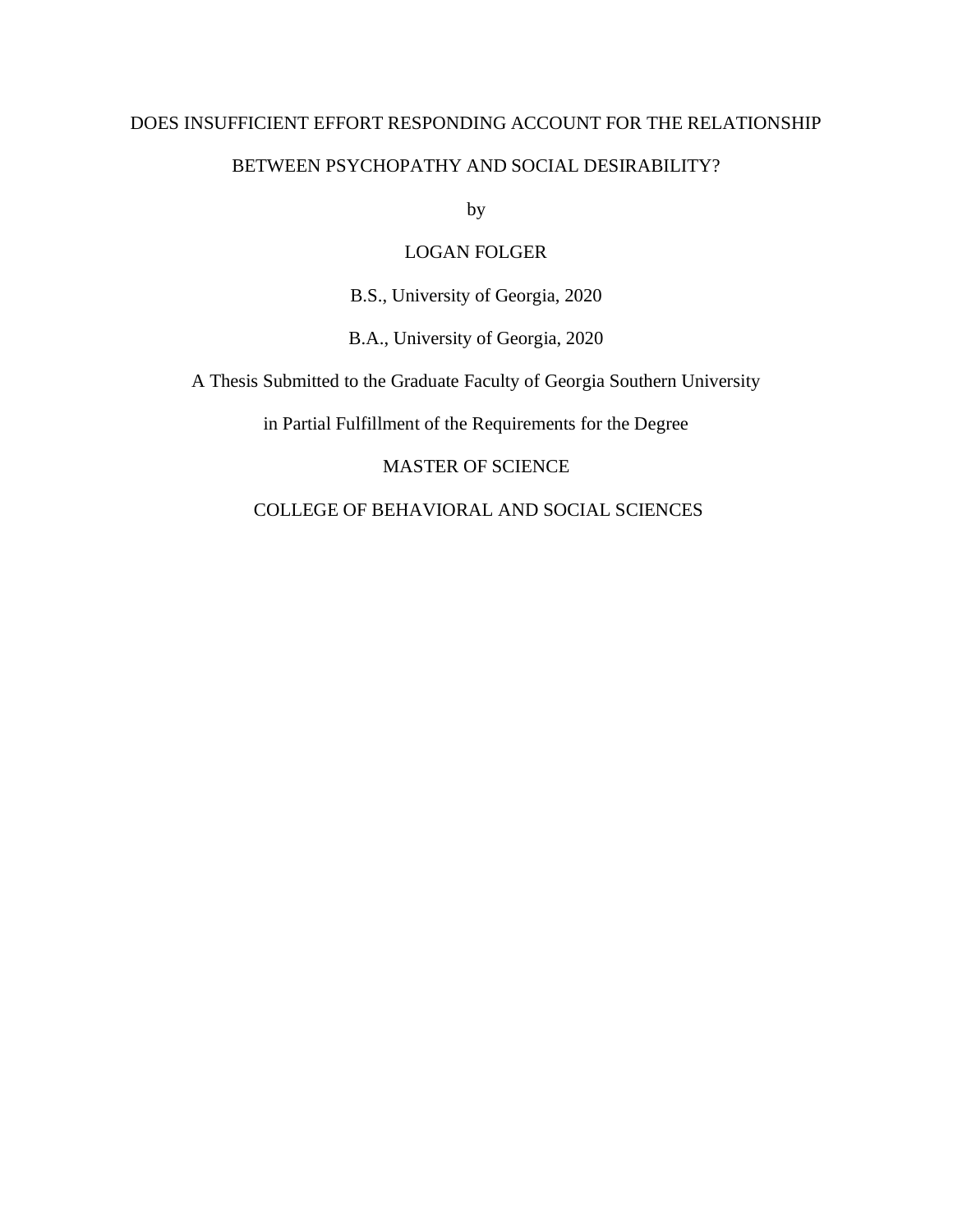© 2022

# LOGAN FOLGER

All Rights Reserved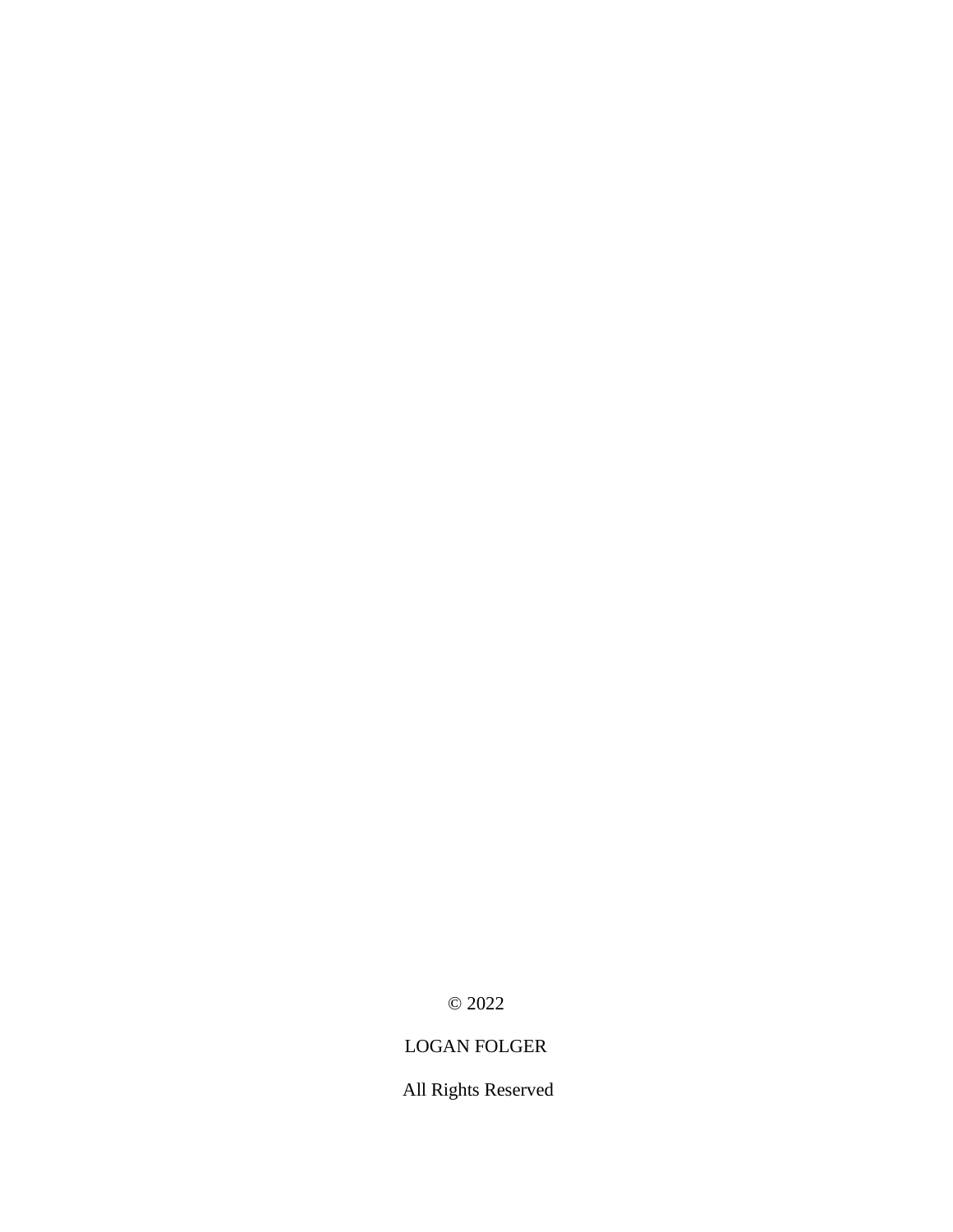# DOES INSUFFICIENT EFFORT RESPONDING ACCOUNT FOR THE RELATIONSHIP

# BETWEEN PSYCHOPATHY AND SOCIAL DESIRABILITY?

by

# LOGAN FOLGER

Major Professor: Nicholas Holtzman<br>Committee: Amy Hackney Amy Hackney Chad Posick

Electronic Version Approved: May 2022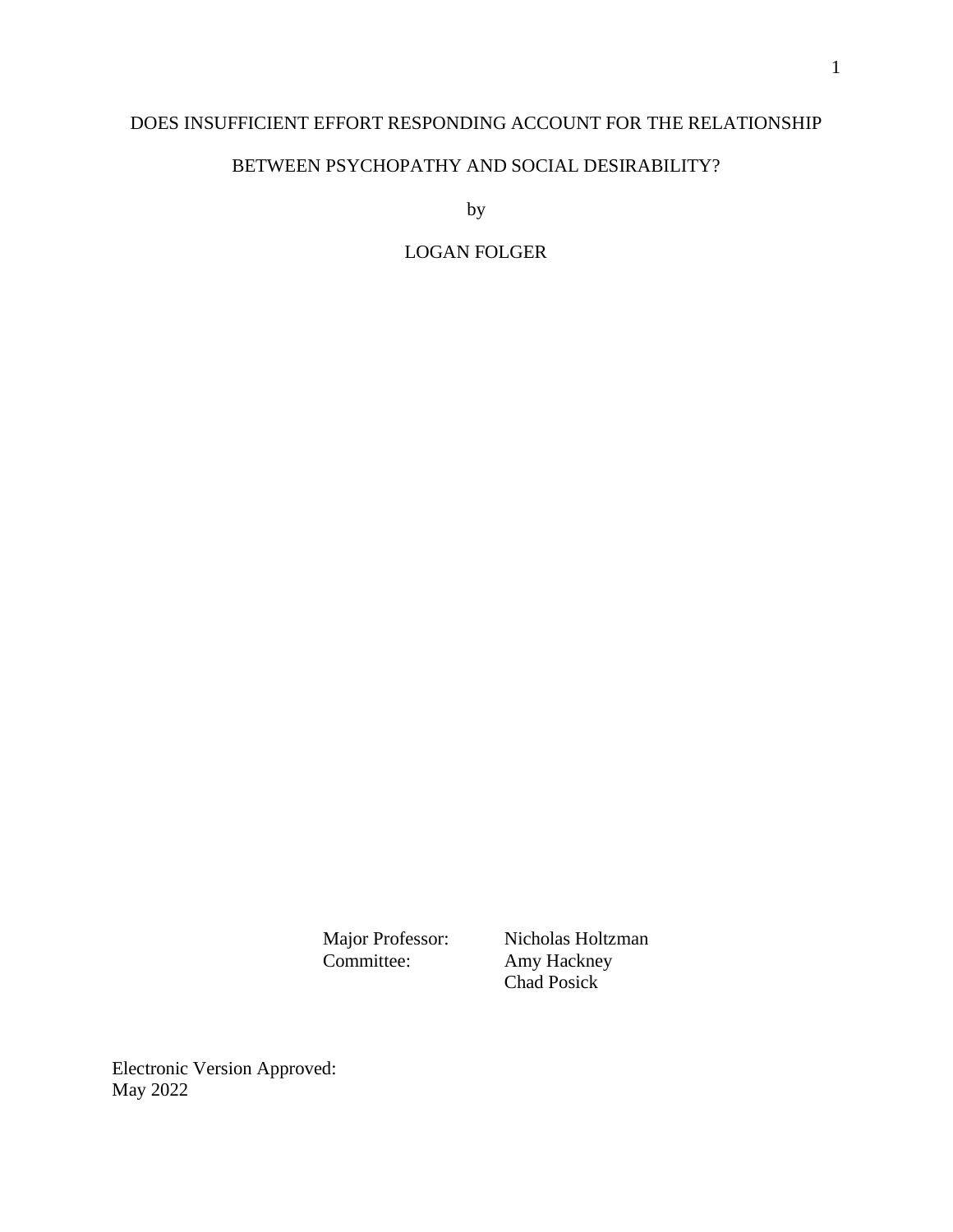# DEDICATION

This thesis is dedicated to my parents, James and Evelyn, who always encouraged me and supported me in my education. I would not be where I am without their support. Thank you for all that you have done for me.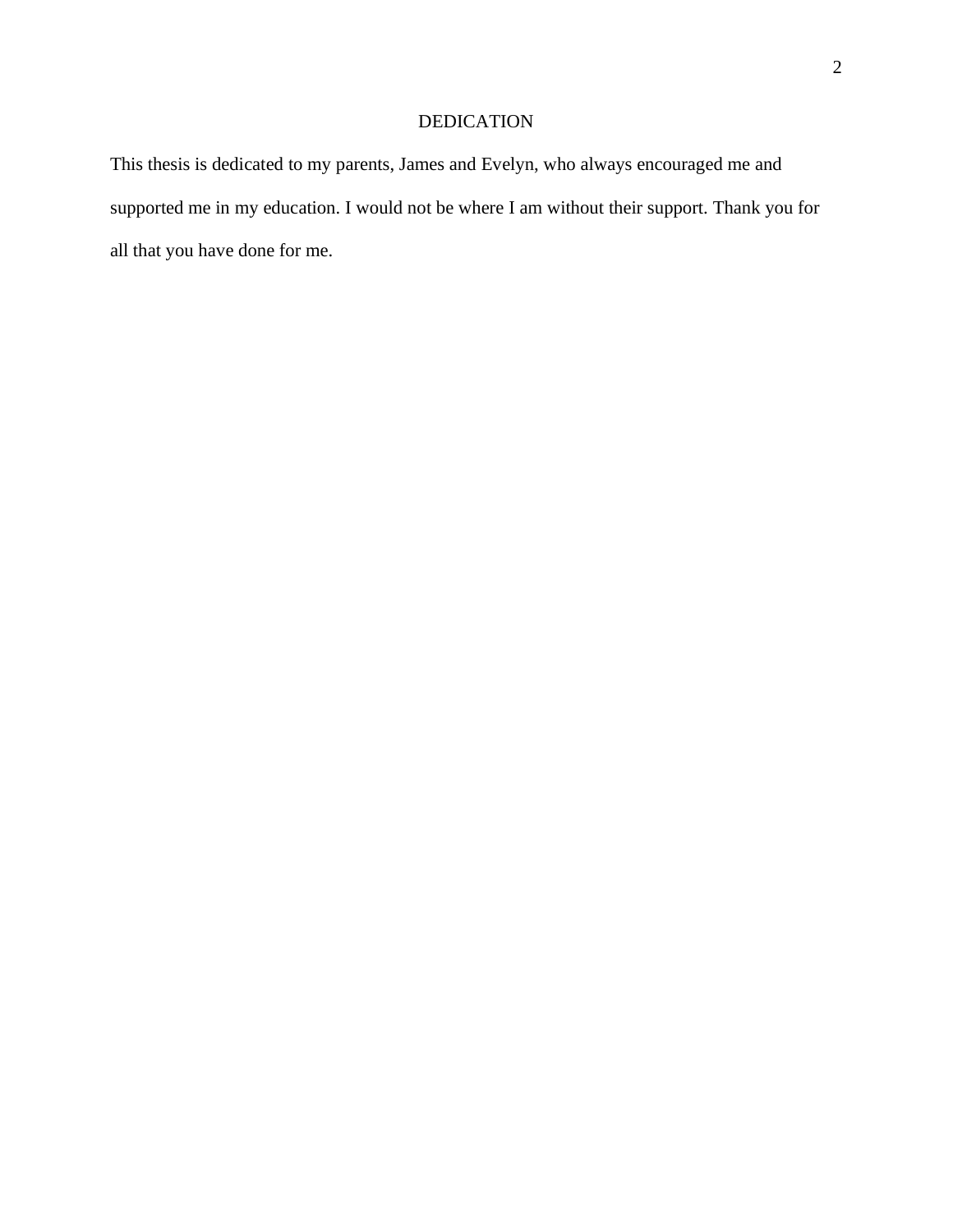#### ACKNOWLEDGMENTS

I want to thank my faculty advisor and thesis chair, Dr. Nicholas Holtzman, for his constant support and guidance throughout the development of this project and my time during the program. Thank you for challenging me, supporting me, and encouraging me. I would also like to thank my committee members, Dr. Amy Hackney and Dr. Chad Posick, for their time and helpful feedback in the review of my proposal and final draft. Thank you to my amazing friends, Olivia, Haley, and Grant, for your constant emotional support and encouragement, and my cohort, who made this graduate school journey so enjoyable. Lastly, I want to thank the Graduate Student Organization (GSO) for funding this project and making this research possible.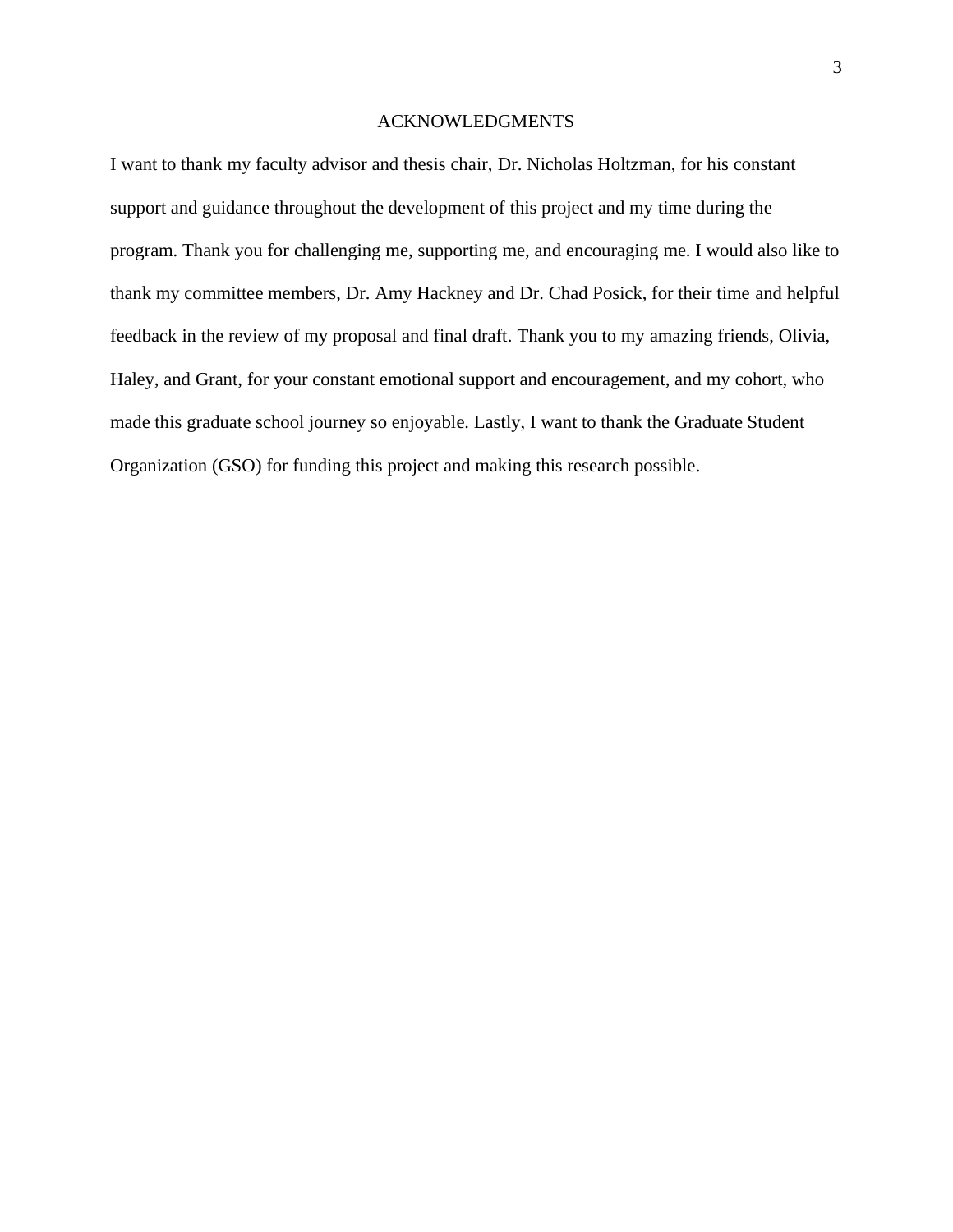# TABLE OF CONTENTS

| <b>CHAPTER</b> |  |
|----------------|--|
|                |  |
|                |  |
|                |  |
|                |  |
|                |  |
|                |  |
|                |  |
|                |  |
|                |  |
|                |  |
|                |  |
|                |  |
|                |  |
|                |  |
|                |  |
|                |  |
|                |  |
|                |  |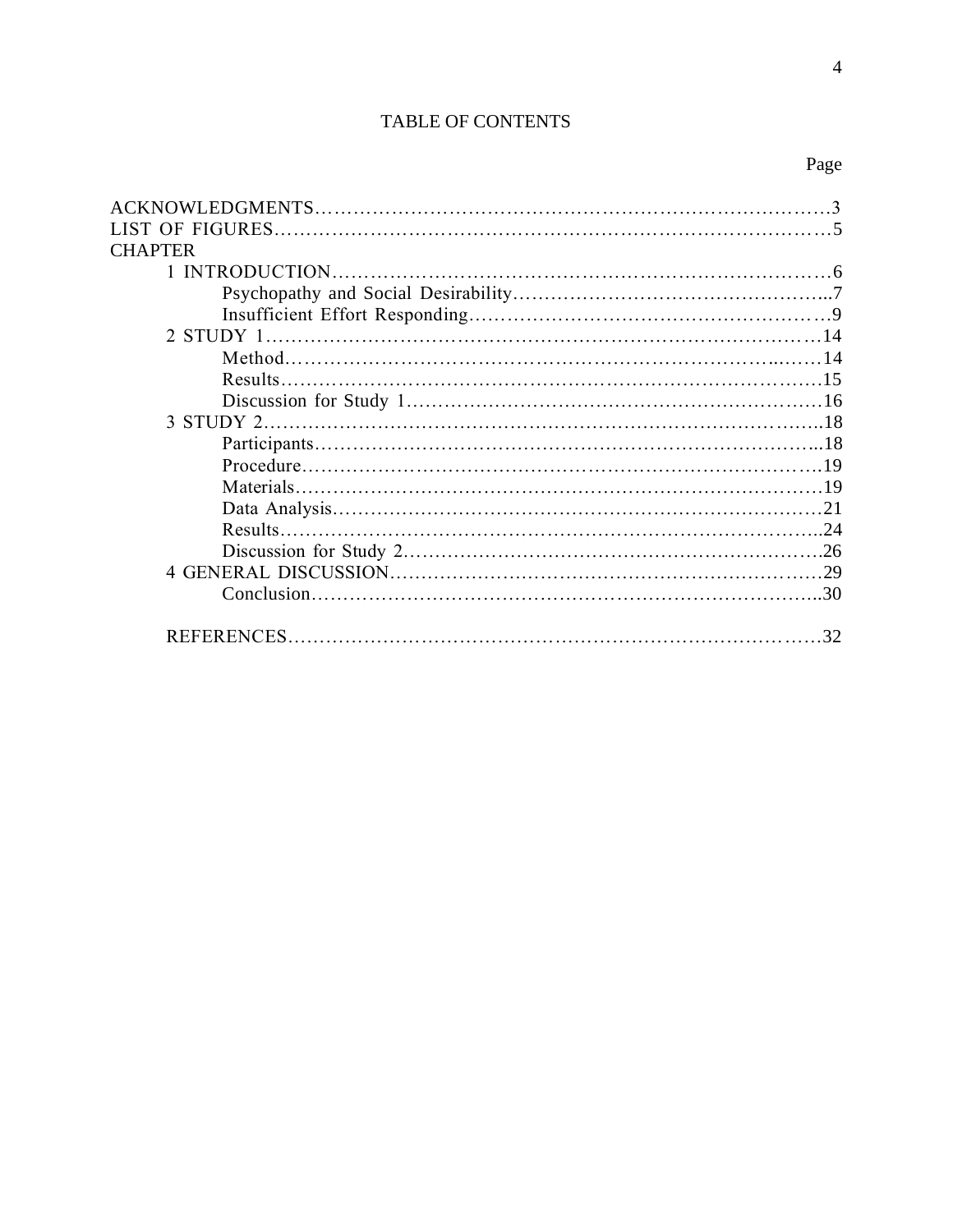# LIST OF FIGURES

# Page

| Figure 2: Psychopathy & Social Desirability Correlation MC Simulation 16 |  |
|--------------------------------------------------------------------------|--|
|                                                                          |  |
|                                                                          |  |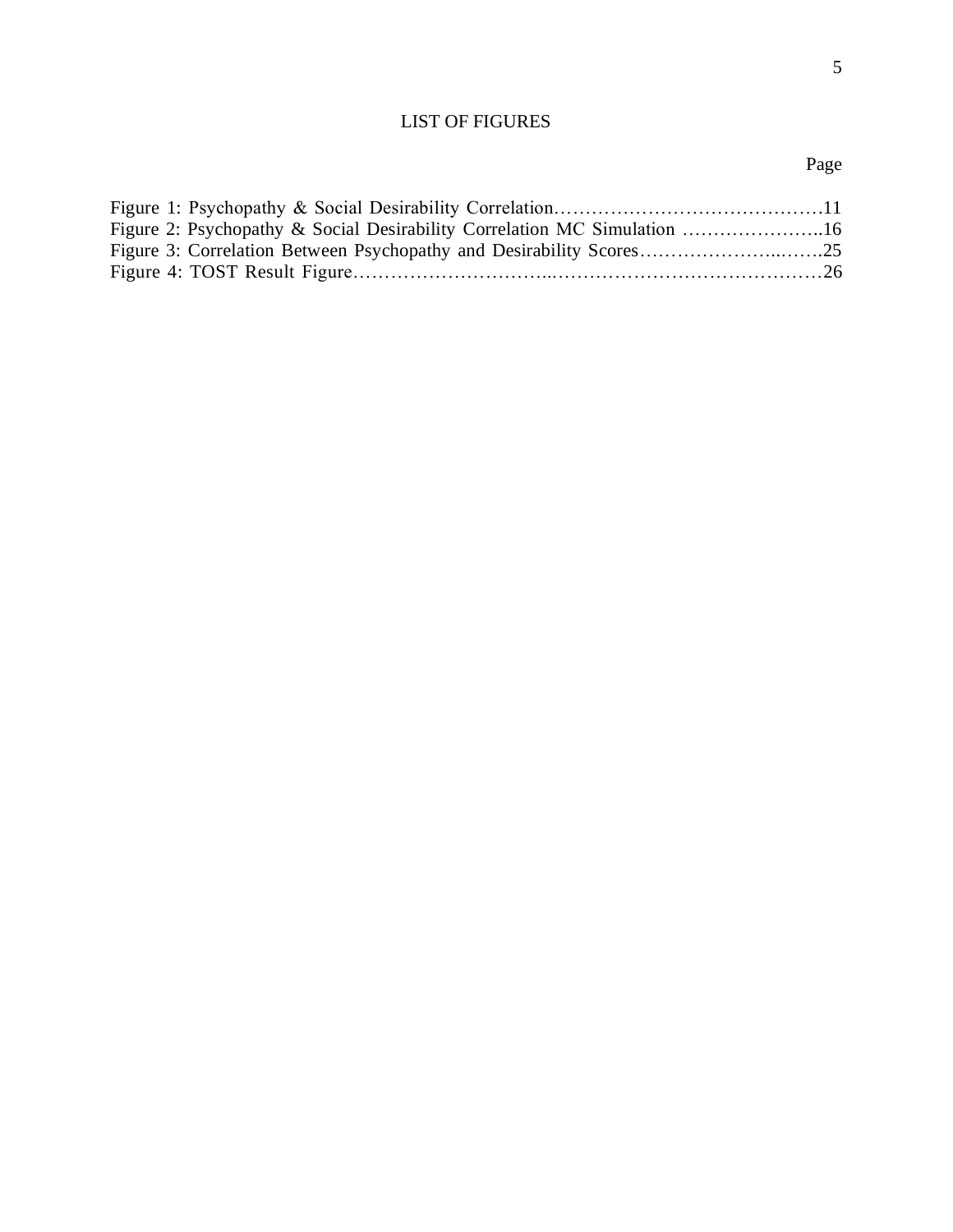#### CHAPTER 1

#### **INTRODUCTION**

Psychopathy is one of the most studied personality disorders despite not being included in official diagnostic manuals (Lynam et al., 2011). A recent search on PsycInfo for peer-reviewed articles with the keyword *psychopathy* in the title or subject resulted in 5,995 articles. A search for *antisocial personality disorder* peer-reviewed articles resulted in 7,734. The most researched personality disorder was *borderline personality disorder* with a total result of 9,551 peerreviewed articles on the topic. There are various conceptualizations of psychopathy that can be used to describe the psychopathic personality. Cleckley (1941) first conceptualized psychopathy in his book *The Mask of Sanity*. He described the psychopath as a superficially charming person that can make a strong positive impression. Additional to superficial charm is their lack of remorse, responsibility, and insight, and their inclination to engage in antisocial, manipulative, and deceitful behavior.

Derived from Cleckley's (1941) conceptualization was the Psychopathy Checklist Revised (PCL-R), and through factor analysis, two-factor and four-factor models emerged from the PCL-R (Hare, 1991, 2003; Vitacco et al., 2005). The two factors produced were interpersonal/affective and social deviation (Pérez et al., 2015). The four factors included interpersonal manipulation, callous affect, erratic lifestyle, and criminal tendencies (Gordts et al., 2017; Hare, 2003). The PCL-R is the most common and well-known diagnostic tool for psychopathy; however, it is most appropriate for use in institutionalized samples because it requires examination of criminal records, a detailed interview, and extensive case history (Hare, 1991). The conceptualization of psychopathy has produced several different factor models, but the frameworks all surround similar traits such as deceitfulness, interpersonal manipulation, egocentricity, etc. (Hare & Neumann, 2005; Neumann & Hare, 2008). Self-reported psychopathy measures have been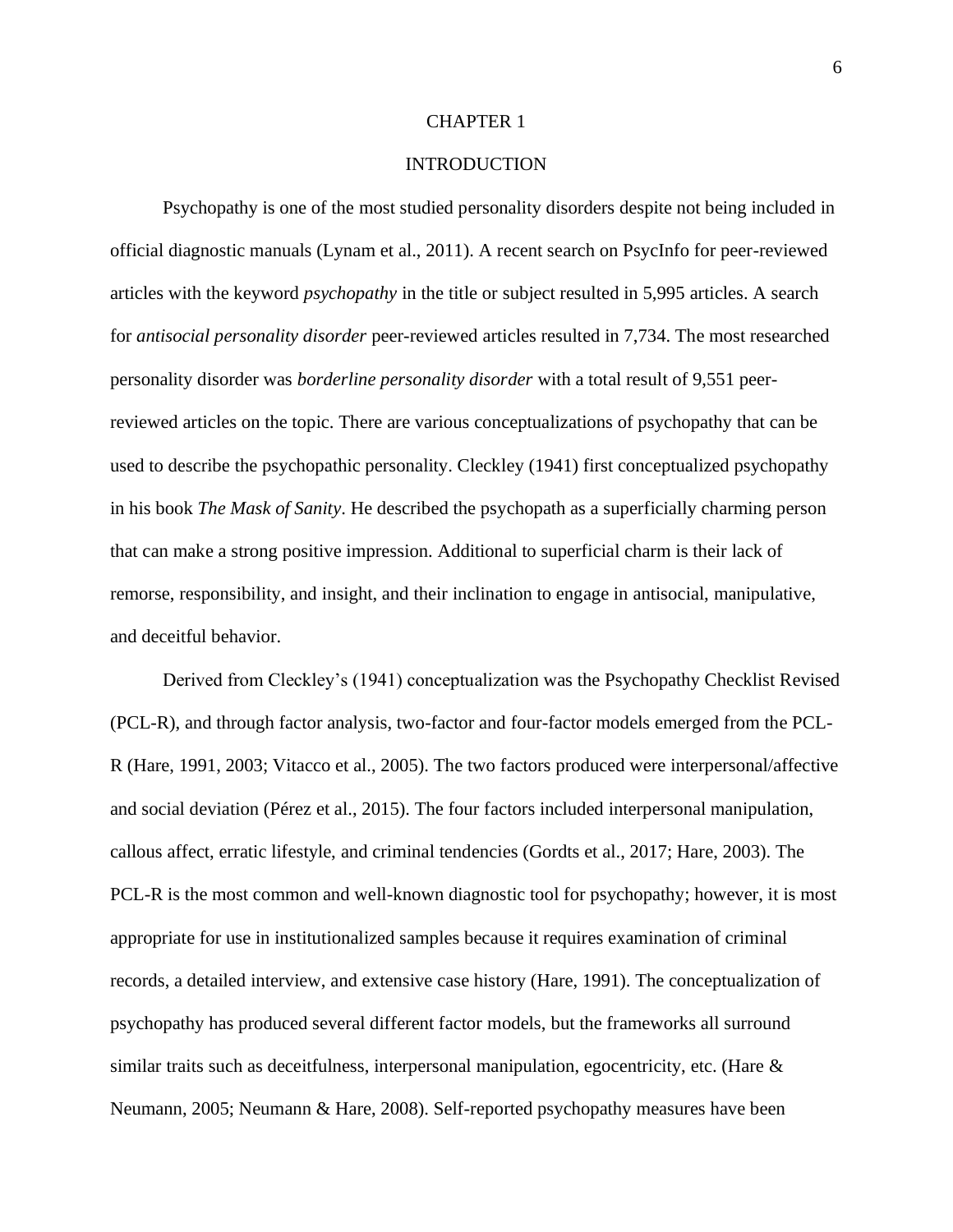derived from these models as well (LSRP: Levenson et al., 1995; PPI-R: Lilienfeld & Widows, 2005; SRP-III: Williams et al., 2007). These measures are also related with correlations ranging from .61 to .80 (Wilson et al., 2011).

Although there are different factor models of psychopathy, these conceptualizations are based on common traits of psychopathy such as being manipulative, callous, egocentric and lacking remorse, empathy, and self-control (Miller et al., 2011; Neumann & Hare, 2008). With callous affect being a core trait of psychopathy, psychopaths' lack of remorse and self-control and their tendency to use others for their own gain may lead to corrupt and antisocial behaviors, but they may not necessarily be unlawful (Hare, 1991; Neumann et al., 2005; Neumann & Hare, 2008). Studies have shown that perspective taking can allow an individual high in psychopathy to experience empathy-related responses if they can make a conscious effort to see themselves in someone else's tragic situation (Beussink et al., 2017; Meffert et al., 2013). Self-reported measures of psychopathy were developed to measure the prevalence of psychopathy in the community/non-institutionalized samples. While researchers have tried to examine the prevalence of psychopathy in community samples using self-reported measures of psychopathy, it still remains difficult to estimate prevalence. Using the screening version of the PCL (PCL:SV), Neumann and Hare (2008) found 1-2% of their community sample as exhibiting potential psychopathic tendencies, and it is estimated that 15-25% of the general offender population may possess psychopathic traits (Lilienfeld & Arkowitz, 2007; Woodworth & Porter, 2002).

#### **Psychopathy and Social Desirability**

With defining characteristics such as manipulation, egocentricity, and deception, it can be assumed that psychopaths may try to act socially desirable or "faking good" in certain situations. Specifically, concerns about socially desirable responding on self-reported psychopathy measures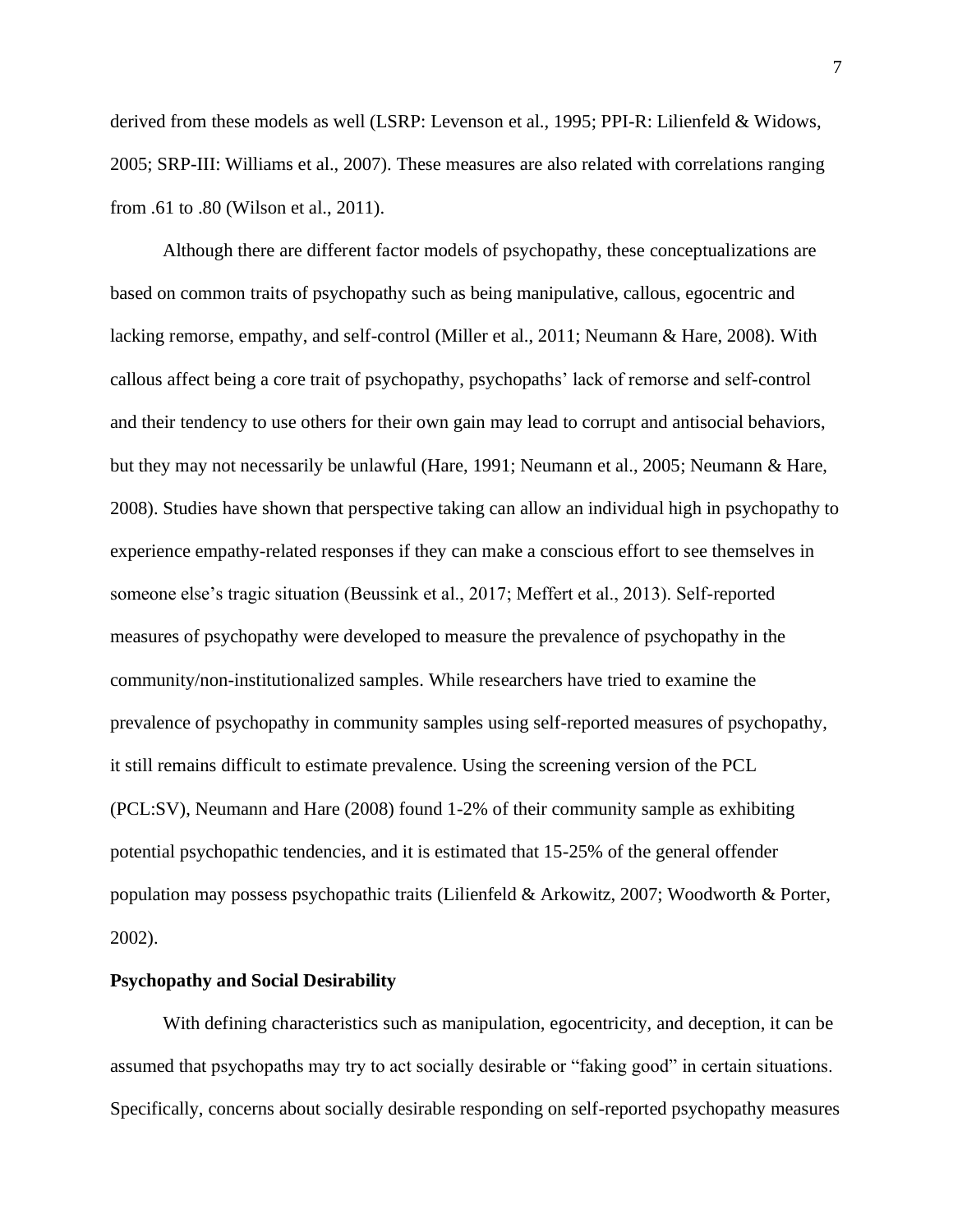are warranted. Social desirability can be defined as one's tendency to describe themselves with seemingly socially desirable statements and reject socially undesirable statements about their personality (Edwards, 1958). Therefore, socially desirable responding is one type of response bias that warrants considerable concern on self-reported psychopathy measures, and many researchers have studied this type of response distortion on self-reported psychopathy measures along with malingering, or faking bad (Book et al., 2006; MacNeil & Holden, 2006; Ray et al., 2013; Watts et al., 2016).

It can be assumed that due to the deceptive and manipulative nature of psychopaths, socially desirable responding would present as a validity problem on self-reported psychopathy measures; however, the literature has actually found a negative relationship between social desirability and psychopathy (Kowalski et al., 2018; Ray et al., 2013; Verschuere et al., 2014). Contrary to this literature, researchers have also found that those with higher psychopathy scores were more likely to fake good, or answered in a socially desirable way, on psychological measures than those with lower psychopathy scores (Book et al., 2006; Fisher et al., 2018). Furthermore, when Ray and colleagues (2013) conducted a meta-analysis on self-reported psychopathy and distorted response styles, they found that factor II of the Psychopathic Personality Inventory-Revised (PPI-R) had a positive (though not significant) relationship to social desirability. This is consistent with previous research that found Machiavellian egocentricity, blame externalization, and stress immunity, which are subcomponents of factor II, to enable successful faking measured by multiple faking scales including the PRF Desirability scale (MacNeil & Holden, 2006). However, the overall conclusion from Ray and colleagues' (2013) investigation is that psychopathy was either negatively or negligibly associated with social desirability.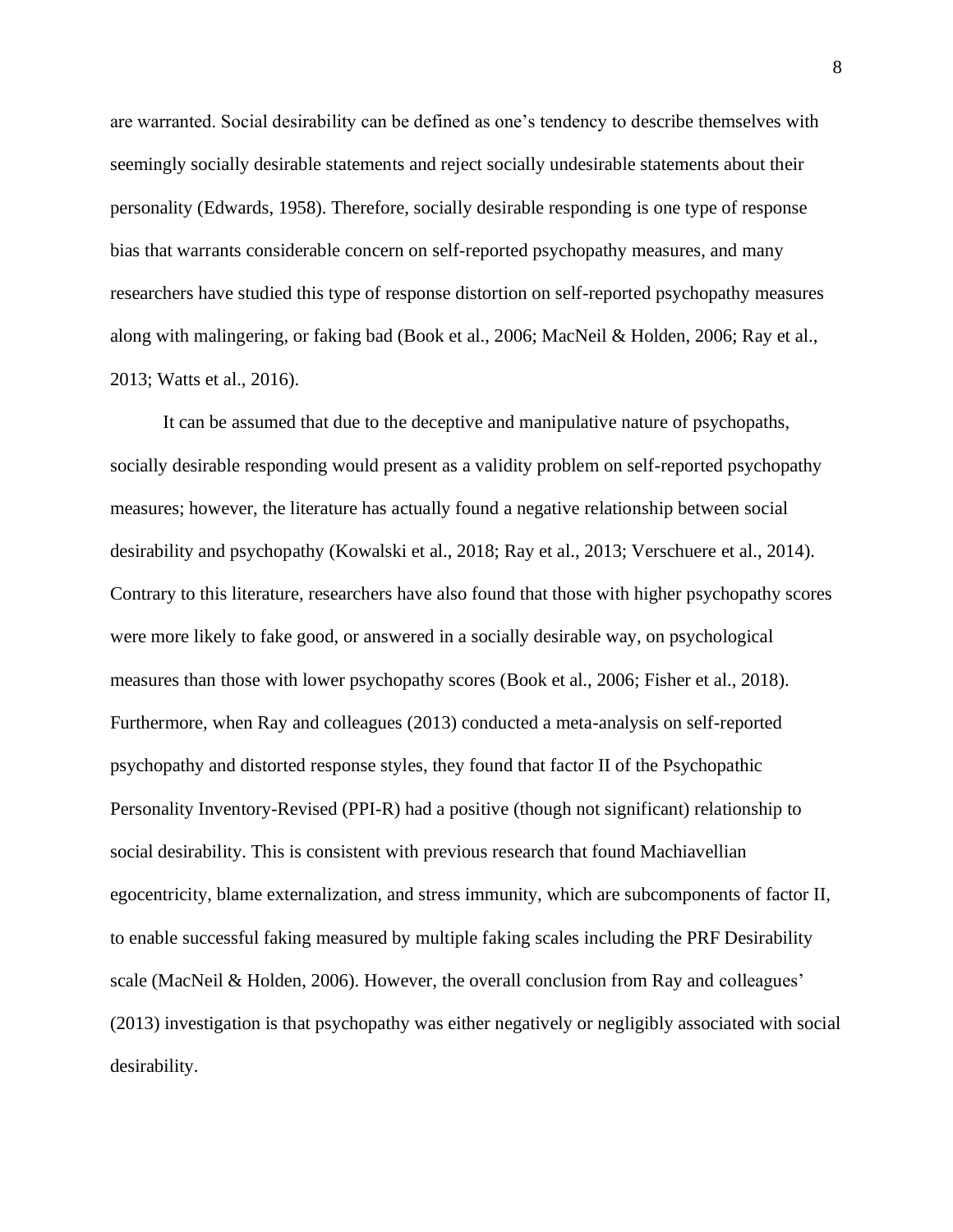Given that the literature on this is mixed, there are several possible explanations. Because certain components of psychopathy were found to be positively associated with faking good, individuals that have extremely high levels of certain components of psychopathy may be more likely to exhibit faking behavior (MacNeil & Holden, 2006; Ray et al., 2013). The second explanation may be the nature of the study itself. The studies that found a positive relationship between psychopathy and social desirability included either instructions to fake or incentives to fake despite warnings about faking (Book et al., 2006; Fisher et al., 2018). Psychopaths may only act socially desirable when there are incentives and are better at faking because of their psychopathic traits, but this does not explain the negative relationship.

A possible explanation for the negative relationship between psychopathy and social desirability may be insufficient effort responding. The true relationship between psychopathy and social desirability may be negligible, but when motivated enough (e.g., by offering incentives), psychopathic individuals may exhibit faking. If psychopaths do engage in socially desirable responding, this would make the relationship between psychopathy and social desirability positive and may also have an implication for their true psychopathy scores.

#### **Insufficient Effort Responding**

There are many concerns that come with self-reported personality measures, whether it is due to socially desirable responding, malingering, lack of understanding, or random responding, and many researchers have tried to incorporate validity scales into their tests as a preventative measure (Curran, 2016; Groth & Kleka, 2018; Ray et al., 2013). Because personality psychology research is partially dependent on self-report data, it is important to have these preventative measures as well as analytic techniques that can help identify biased data (Curran, 2016). However, despite efforts to implement instructional manipulation checks and other preventative measures, some invalid data may still be misidentified as valid because instructional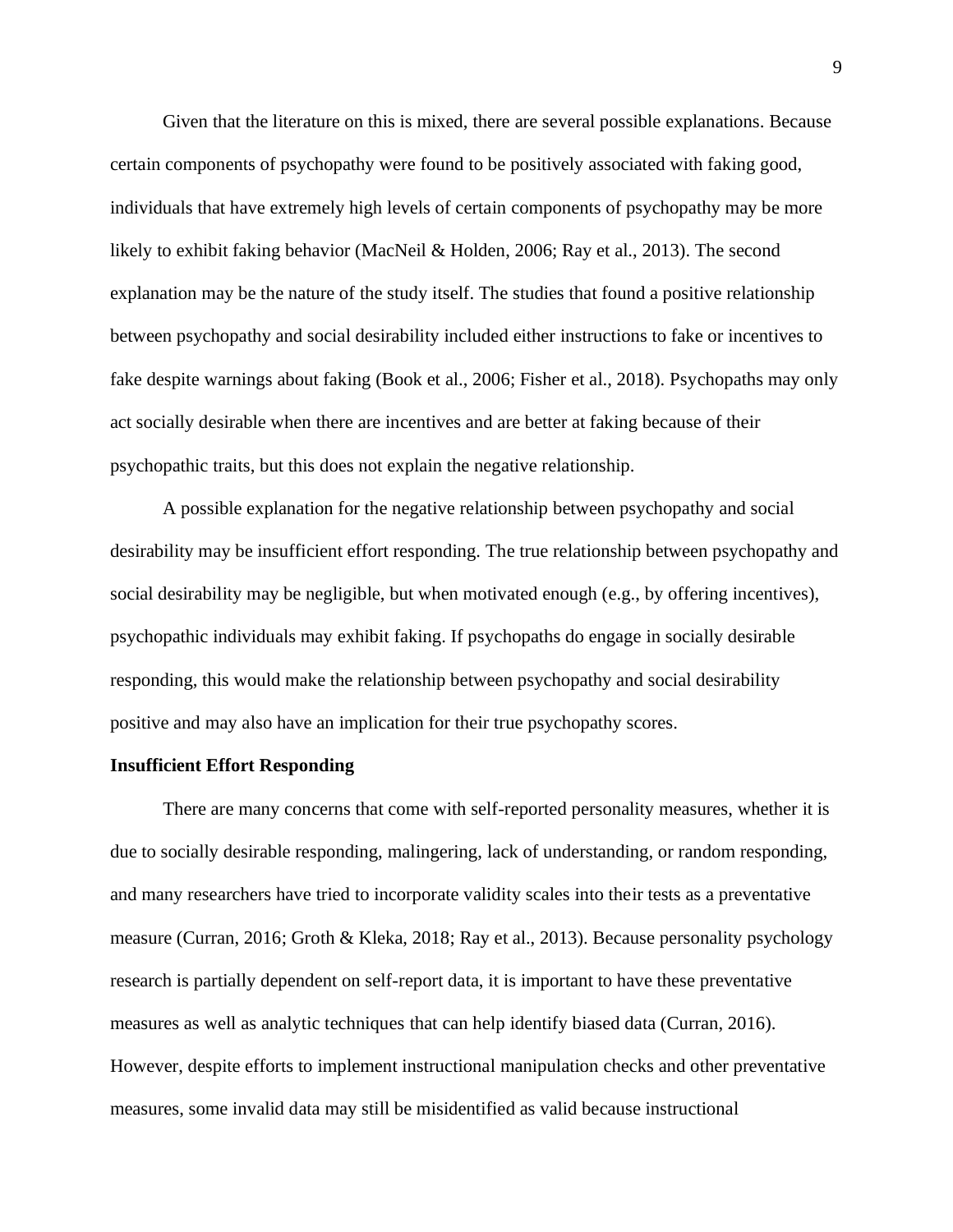manipulation checks may fail (Hauser & Schwarz, 2016). There are three classes of invalid data as identified by Johnson (2005). The first is linguistic incompetence or misunderstanding which concerns the issue of understanding and interpreting the testing items according to one's own linguistic knowledge. The second is misrepresentation such as misrepresenting one's self as more socially desirable than they actually are or presenting one's self as more sinister than they actually are. This type of responding is usually more common in high stake settings (Curran, 2016). The last class is carelessness and inattentiveness type of responding. This is more common in unsupervised research settings such as online surveys or class required participation. Carelessness and inattentiveness can occur when participants are unmotivated and are not thoughtfully reading and answering the questions (Curran, 2016).

For many years, inattentive or careless respondents were referred to as random respondents because it was thought that this type of random responding also produced random patterns of result and thus random error (Beach, 1989; Curran, 2016). However, this is not entirely the case as Huang and colleagues (2012) found that inattentive responding can endorse non-random patterns of responding as well; thus, the description of this type of responding style became known as careless (Meade & Craig, 2012) or insufficient effort responding (Huang et al., 2012). Because insufficient effort responding can produce both random and non-random patterns of responding, it can potentially be disguised as valid data making correlations more extreme (Holtzman & Donnellan, 2017; Huang et al., 2012). Although patterned responses can be expected from insufficient effort responding, it is thought that these responses will produce a mean in the midpoint of the scale after averaging the scores (Huang et al., 2012). There are three criteria that must be met to make correlations more extreme (Holtzman & Donnellan, 2017; Huang et al., 2012). The first criteria is met when there are valid responses from participants whose averages fall away from where the center point would be; these are referred to as valid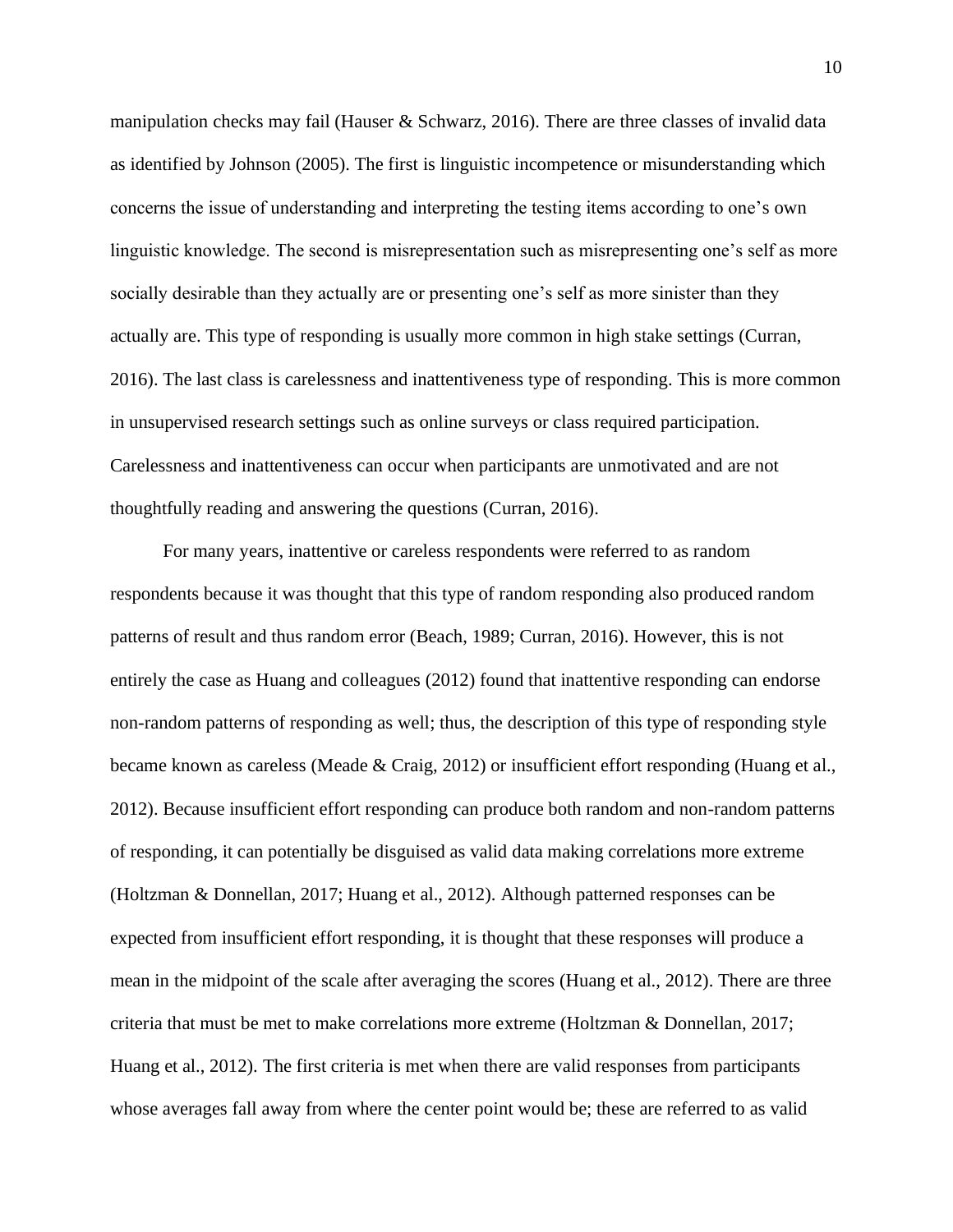uncentered responses. The second criteria is met when careless responding yields mean responses that fall on the midpoint of the scale (for instance, a 3 on a 1-to-5 Likert scale); this is referred to as invalid centered responses. When invalid centered responses and valid uncentered responses occur for both of the variables that are entered into the correlation, they can create a seemingly linear relationship between the two variables where none exists (Holtzman & Donnellan, 2017; Huang et al., 2012). Figure 1 shows a visual representation of this scenario.



Psychopathy & Social Desirability Correlation

*Figure 1.* This graph depicts the correlation between psychopathy and social desirability with and without insufficient effort responding in the data. As shown in the graph, when insufficient effort responding is added to the data, the relationship between psychopathy and social desirability becomes more linear.

The blue dots in the scatterplot represent data without insufficient effort responding, and the red dots represent data with insufficient effort responding. As the scatterplot shows, the blue dots represent a weakly correlated relationship. However, if the careless respondents (red dots)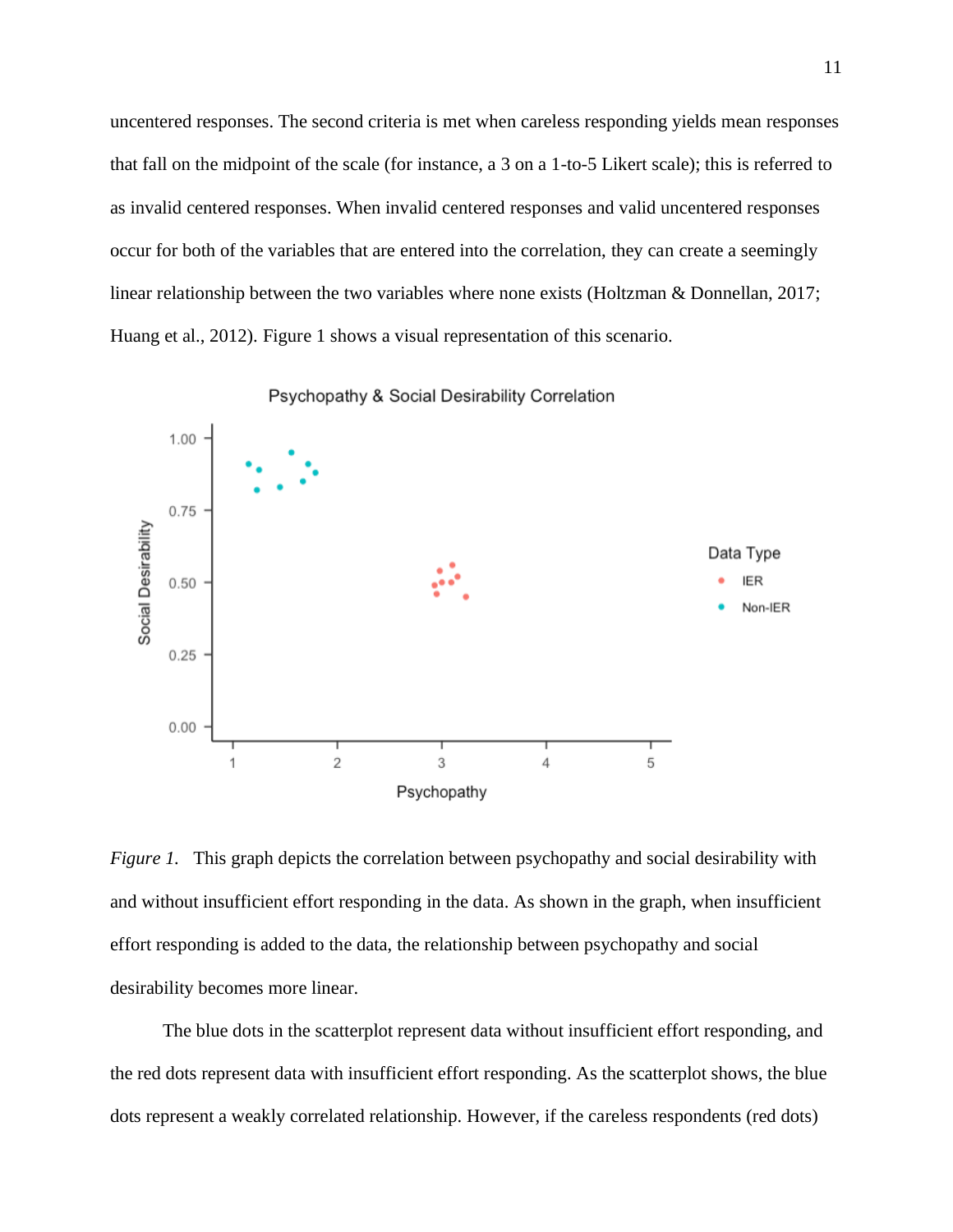are added to the whole dataset, that can create a seemingly negative linear relationship between the two variables. Based on the simulation results and previous research, it is possible that insufficient effort responding has a greater impact on the relationship between self-reported psychopathy and social desirability than previously thought. Although researchers have tried to implement instructional manipulation checks into their surveys, they are not 100% preventative (Hauser & Schwarz, 2016). Additionally, some personality measures will contain validity scales as well though they do not always add to the validity of the measure (Piedmont et al., 2000). Validity scales and instructional manipulation checks may not be able to detect all careless and invalid respondents, and when 5% of careless respondents may contribute to producing significant results, it becomes increasingly concerning (Huang et al., 2015).

My project aims to examine whether insufficient effort responding accounts for the relationship between socially desirable responding and self-reported psychopathy. This investigation begins with a simulation of data using Holtzman and Donnellan's (2017) random respondent simulator that showed that insufficient effort responding could be the potential factor behind the significant negative relationship between psychopathy and social desirability. The second part of this study involves human participants and is in part a replication of Kowalski and colleagues' (2018) study on psychopathy and social desirability. Kowalski et al. (2018) examined the relationships between the dark triad and socially desirable responding and self-monitoring. This is one of the studies that found a significant negative relationship between psychopathy and social desirability. Although the authors noted that they had attention checks, previous research showed that attention checks may not always be effective (Curran & Hauser, 2015). Curran and Hauser (2015) found that participants may answer attention check questions inaccurately even after reading the items aloud. Although it was recorded in less than 10% of individuals, Curran (2016) recommends using different types of attention checks with caution. Additionally, this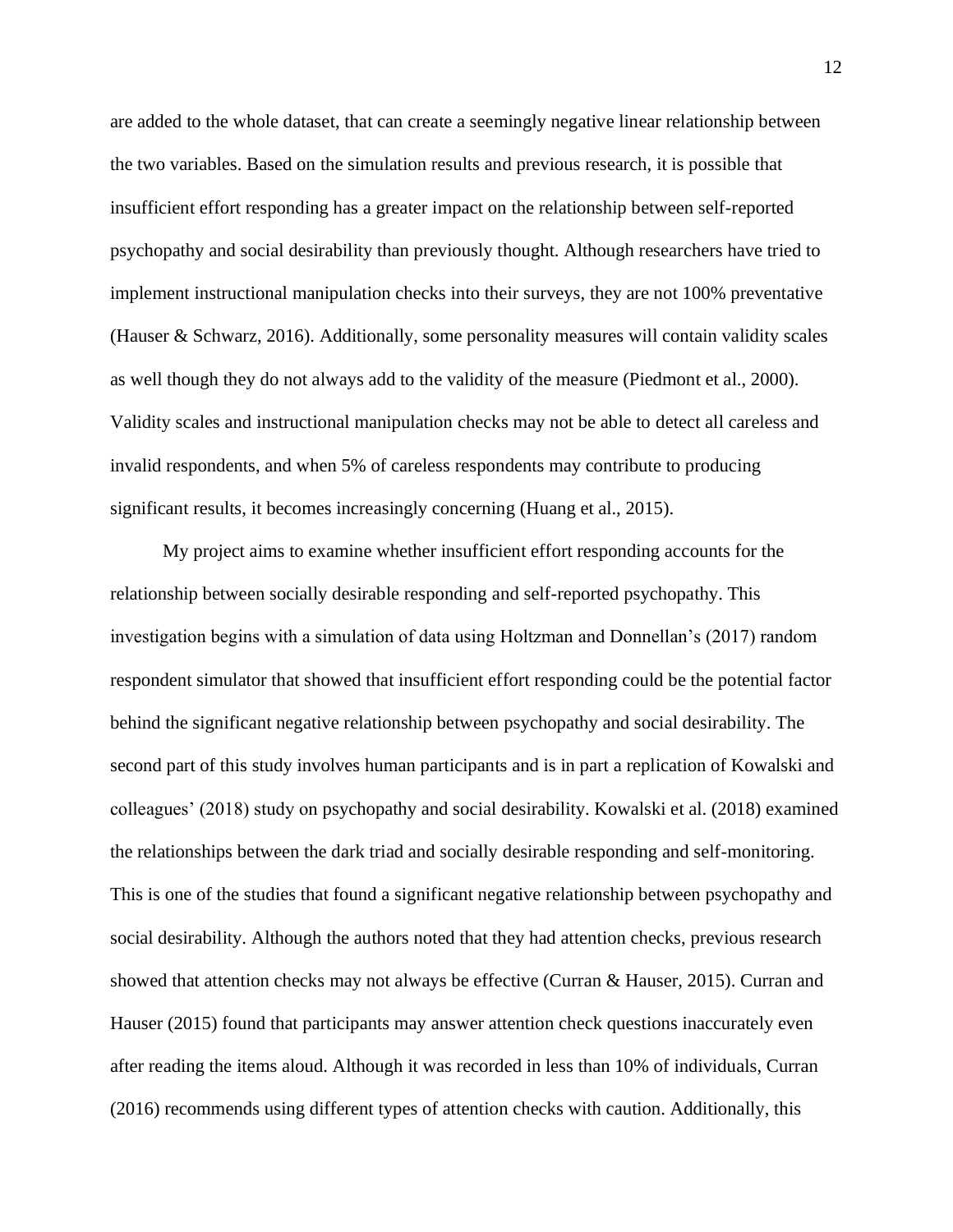study takes place on Amazon Mechanical Turk (MTurk), an online survey system. MTurk provided a suitable pool of participants for this study because it may be especially vulnerable to insufficient effort responding. MTurkers have been recorded to complete studies faster than other platform populations as well as engaging in multitasking while completing studies (Kees et al., 2017; Necka et al., 2016).

All techniques used to detect insufficient effort responding have a risk of including invalid respondents and excluding valid respondents. However, the combination of these techniques can help ensure that the responses included are the most valid. This study uses multiple techniques to detect insufficient effort responding with a specific focus on the relationship between selfreported psychopathy and social desirability to address the mixed results in the psychopathy literature. Through Holtzman and Donnellan's (2017) random respondent simulator, it is predicted that the negative relationship between psychopathy and socially desirable responding may approach zero after eliminating insufficient effort responding data. If this relationship does turn out to be attenuated, a Two One-Sided Tests (TOST procedure) will be carried out to test for statistical equivalence (Lakens, 2017). The TOST procedure is typically employed to test whether an effect or relationship is statistically equivalent to zero.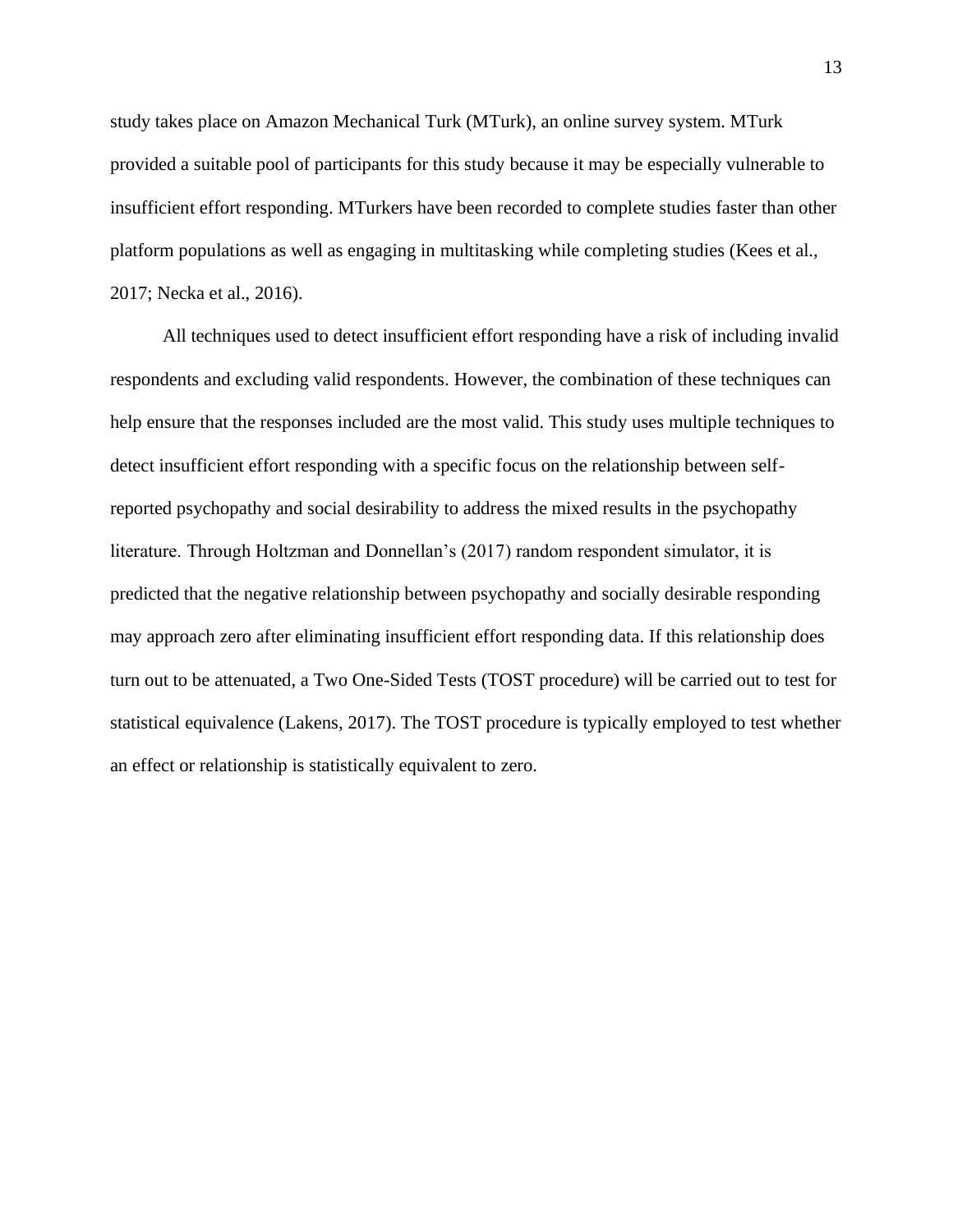#### CHAPTER 2

#### STUDY 1

A simulation was conducted using Holtzman and Donnellan's (2017) random respondent simulator to examine the possibility of insufficient effort responding creating a seemingly greater association between psychopathy and social desirability than what actually exists. Because of the mixed results in previous research, the possibility of a confounding variable is very much in the question, especially in self-reported data. This simulation was conducted in order to determine whether a human study was warranted. If the simulated data is able to attenuate the correlation between psychopathy and social desirability depending on the proportion of insufficient effort responding, then that necessitates a reason to investigate this relationship further. Additionally, if the relationship weakened when insufficient effort responding was taken out of the data, then there would be a foundation to the investigation.

#### **Method**

For the Self-Reported Psychopathy scale, the following measurements were used: (1) the item number used was 64, (2) lowest response option was 1, (3) highest response option was 5, (4) the mean of valid responses was 2.11 based on Kowalski et al.'s (2018) data, (5) the standard deviation across participants was 0.39 based on Kowalski et al's (2018) data, (6) a within-person standard deviation of 1.43 was used based on Holtzman and Donnellan's (2017) reference data (Paulhus et al., 2016), and (7) the mean of invalid responses was 3. For the PRF Desirability scale, the following specifications were used: (1) the item number used was 16, (2) lowest response option was 0, (3) highest response option was 1, (4) the mean of valid responses was 0.76 based on Kowalski et al's (2018) data, (5) the standard deviation across participants was 0.15 based on Kowalski et al.'s (2018) data, (6) three estimated within-person standard deviations were used: 0.15, 0.20, and 0.25, and (7) the mean of invalid responses was 0.5. I used three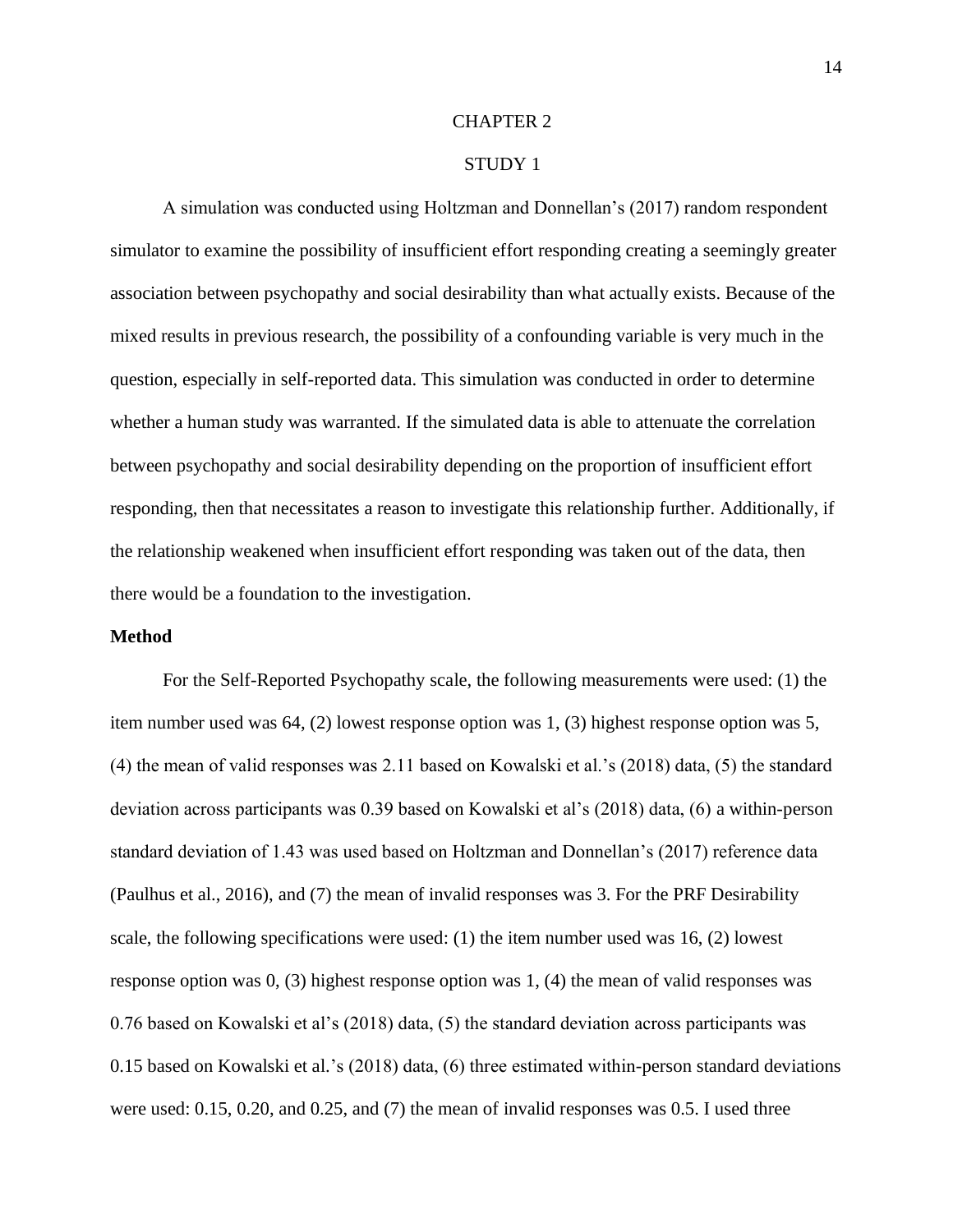estimated of within-person standard deviation because to my knowledge, no data are available on this topic.

One thousand Monte Carlo simulations were run with proportions of valid respondents ranging from 0.0 to 1.0 with increments of 0.1. The Monte Carlo simulations were run based on these numbers for each of the different estimated within-person standard deviation for the PRF Desirability scale, and 1,000 participants were used in each simulation. In total, three 1,000 trials of Monte Carlo simulations were run using 1,000 participants in each trial.

#### **Results**

Figure 2 shows the three different simulations run based on the different estimated withinperson standard deviation for the PRF Desirability scale. The y-axis label describes the possible bias that insufficient effort responding has on the correlation rather than the true correlation while the x-axis depicts the various proportions of valid respondents. The simulation data using Holtzman and Donnellan's (2017) random respondent simulator showed that the relationship approached zero after removing invalid respondents. The strongest correlation (*r* = -.34 for .15 within-person SD;  $r = -0.30$  for 0.20 within-person SD;  $r = -0.27$  for 0.25 within-person SD) occurred when 50% of the participants were simulated to be invalid. This means that the bias was most extreme when the study involved 50% invalid participants.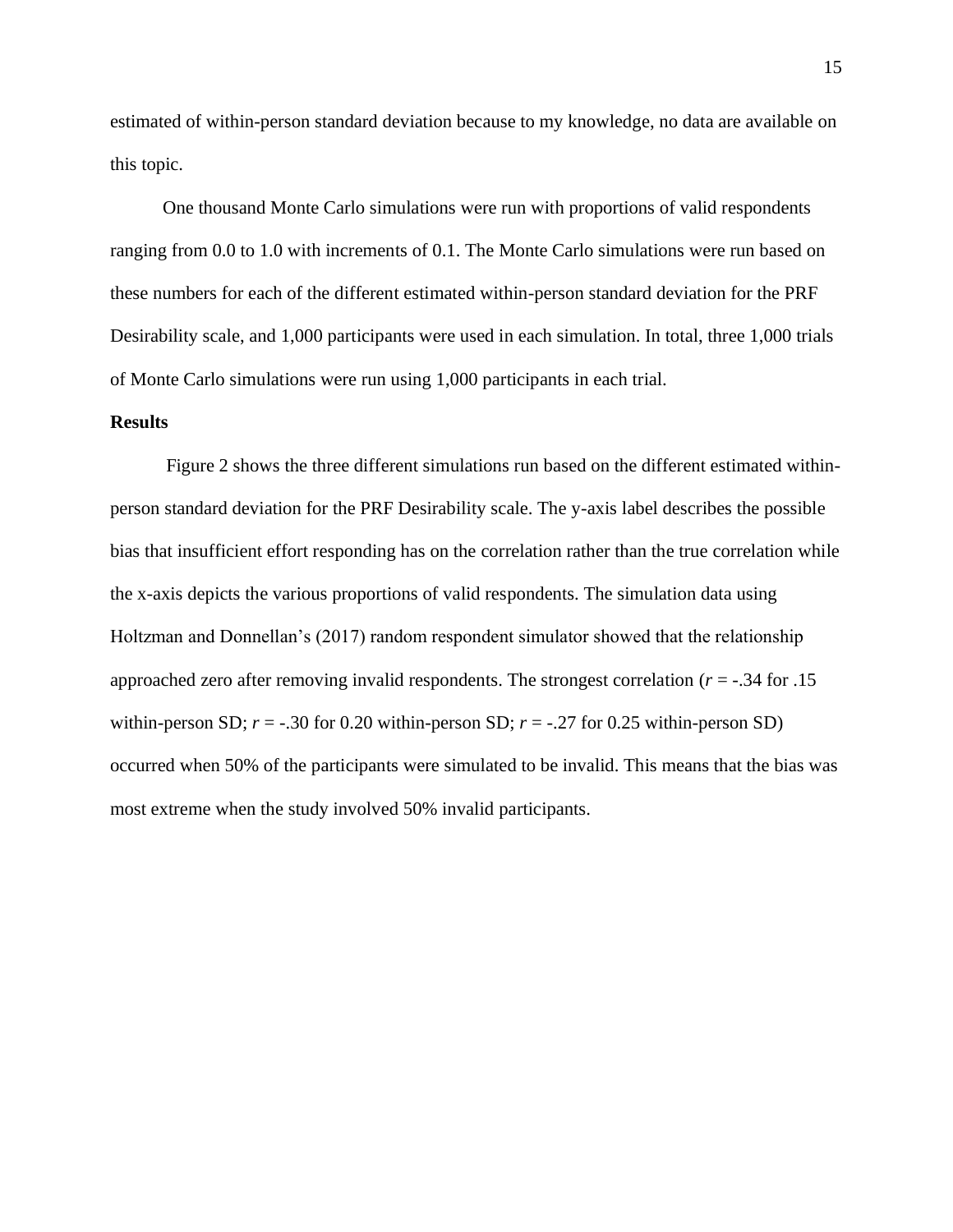

*Figure* 2. This graph shows the Monte Carlo simulation data based on the three different estimated within-person standard deviation for the PRF Desirability scale.

#### **Discussion for Study 1**

The simulated data showed that even 10% of the data being invalid could misrepresent the relationship between two variables because the correlation went from between -.18 at 10% invalid respondents with 0.15 as the within-person standard deviation, -.15 with 0.20 as the within-person standard deviation, and -.13 with 0.25 as the within-person standard deviation to nearly zero. This is similar to what Huang and colleagues (2015) had concluded from their research; even 5% of insufficient effort responding in the data can bias the relationship between two variables. When 100% of the participants were deemed valid, the correlation approached zero. This tells us that insufficient effort responding could potentially be biasing the relationship between psychopathy and social desirability. The results of this simulation provide support for further investigation into the relationship between psychopathy and social desirability under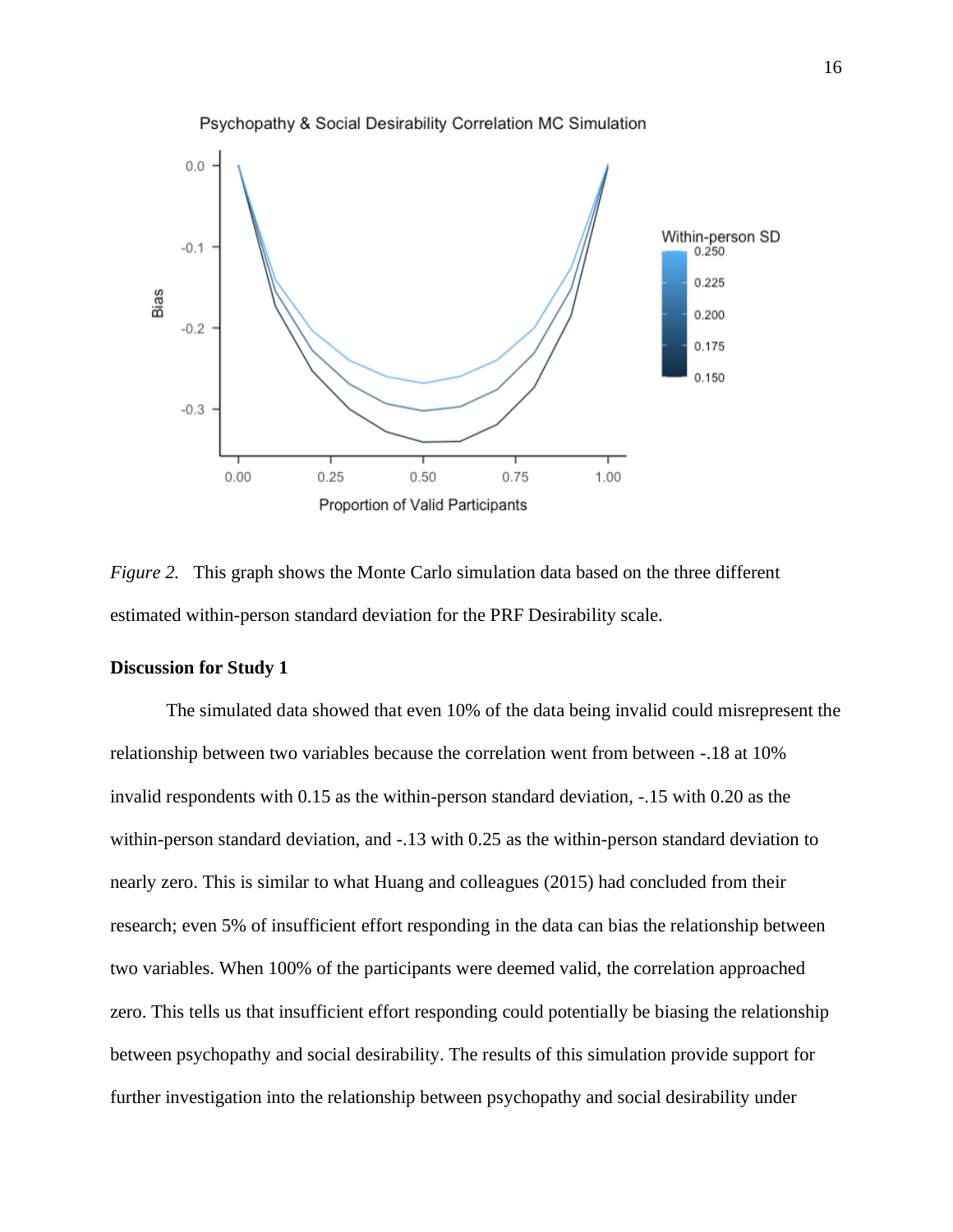insufficient effort responding. Had the correlation not decreased to zero as the proportion of valid participants increased, there may not be a need to conduct a further analysis. However, insufficient effort responding does seem to be biasing this relationship; therefore, a real-life correlational study was warranted.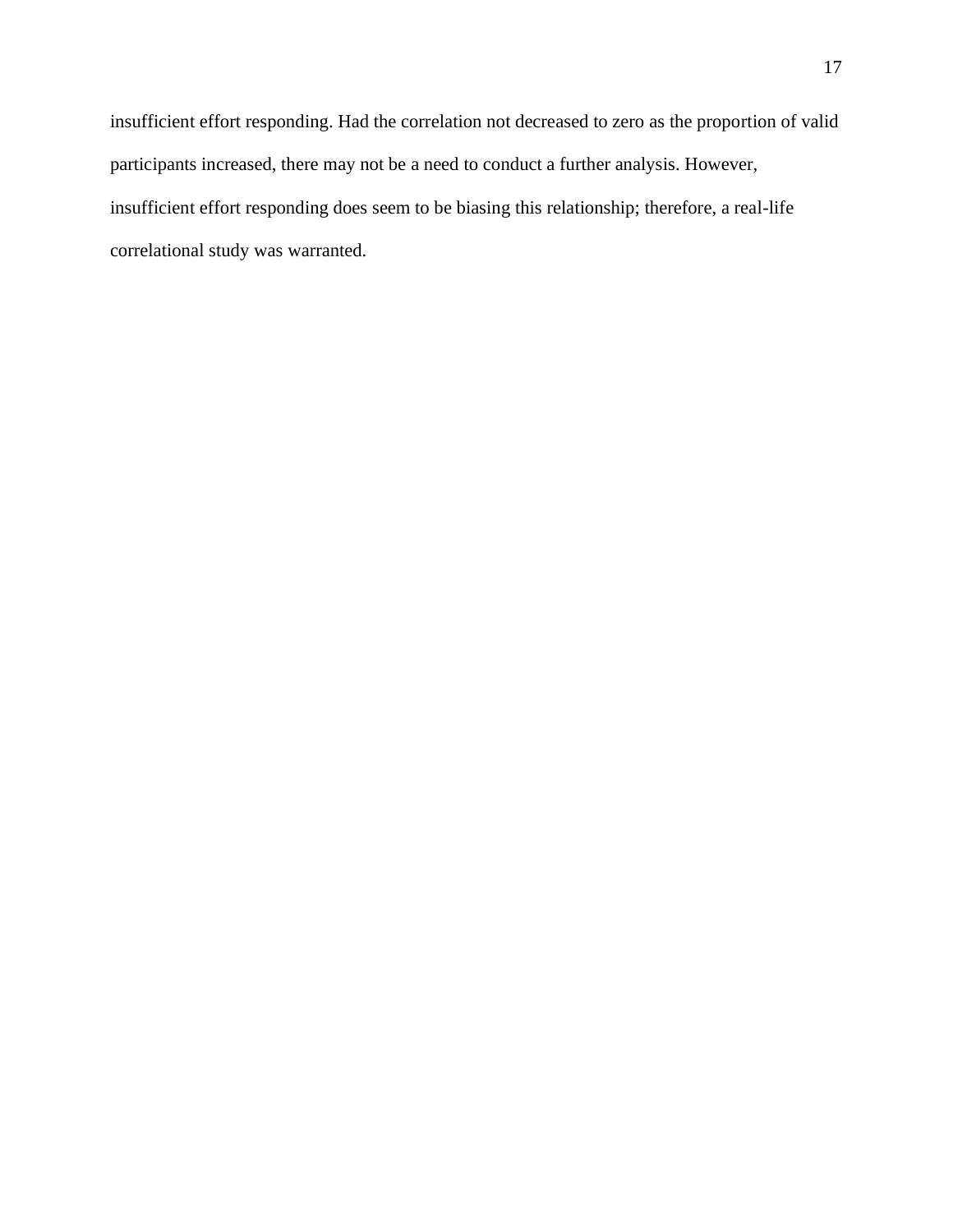#### CHAPTER 3

#### STUDY 2

Based on the simulation, the data showed that the increase in valid participants attenuated the most extreme correlation (which was evident when there were only 50% of respondents who provided valid [non-IER] data vs. 60%) between self-reported psychopathy and social desirability. The relationship became nearly non-existent when the data consisted of 100% valid respondents. Thus, this warranted investigating this relationship among human participants. Because of financial constraints, I was only able to collect data from 300 participants rather than the 1,000 participants used in the simulation. Participants took both the Self-report Psychopathy scale III (Paulhus et al., 2016; Williams et al., 2007) and PRF Desirability scale (Jackson, 1984), and correlations between the two scales were examined with and without insufficient effort responding data. In order to conduct the correlation without invalid data, various techniques were used to detect and eliminate insufficient effort responding. This study is also pre-registered on the Open Science Foundation website [\(https://osf.io/bkg87\)](https://osf.io/bkg87), and the pre-registered plan was followed.

#### **Participants**

Three hundred participants were recruited from a national adult community sample through Amazon Mechanical Turk, an online survey system. Only participants 18 years of age or older were included in the study. Participants were compensated \$1.45 for completing the study. Three participants were excluded due to their request that their data not be used, and one participant was excluded due to missing data. The final sample consisted of 296 adults (40.5% female,  $n = 120$ ). After insufficient effort responding analysis, 218 participants were deemed as invalid respondents, 78 participants were considered valid. Participants were between the ages of 19 and 71 years old ( $M = 36.61$ ,  $SD = 11.06$ ). The majority of participants self-identified as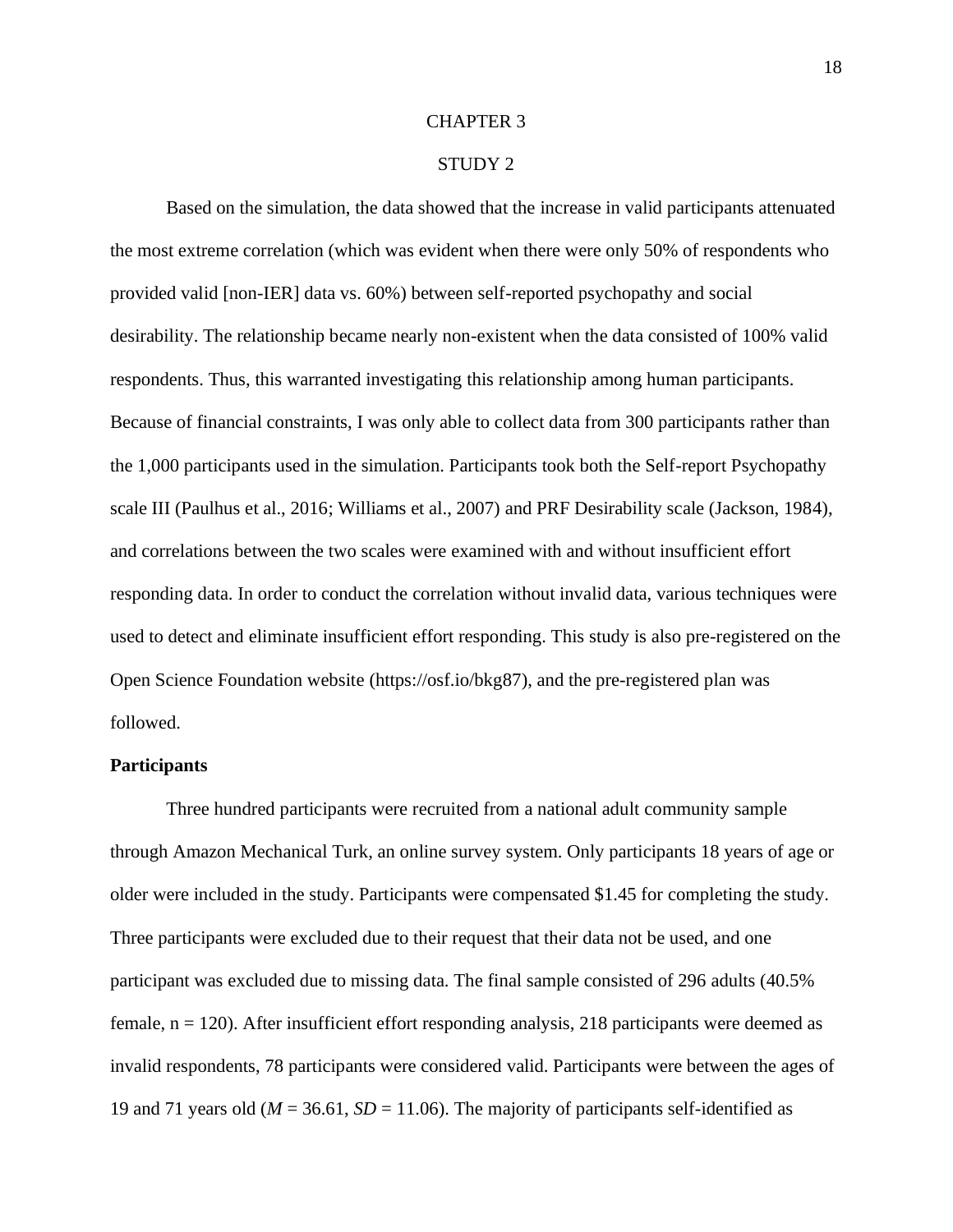White  $(82.1\% \, \text{n} = 243)$ , 10 identified as Black  $(3.4\%)$ , 35 identified as Asian  $(11.8\%)$ , five participants identified as two or more races (1.7%), and three identified as American Indian or Alaskan Native (1%). Sixty-seven of the participants identified as Hispanic or Latino (22.6%). **Procedure**

The Qualtrics link for the measures was available to participants through Amazon Mechanical Turk. Participants began by reading the informed consent form and provided their electronic consent by checking the option that they have read the consent form and agree to participate in the study. Participants were masked from the true hypothesis and purpose of the study, so a debriefing form was provided at the end of the survey explaining the purpose and hypothesis of the study, and participants had the option to exclude their data from the study after debriefing. Because this was an anonymous survey, participants did not provide their names on the consent or debriefing form. They completed the Self-report Psychopathy scale III (Paulhus et al., 2016; Williams et al., 2007) as well as the Desirability subscale from the Personality Research Form (Jackson, 1984), and the measures were counterbalanced.

#### **Materials**

*Self-report Psychopathy Scale III.* The Self-report Psychopathy scale III (SRP-III) consists of 64 items measured on a five-point Likert scale (1 = *disagree strongly* to 5 = *agree strongly*) (Paulhus et al., 2016; Williams et al., 2007). The SRP-III is also divided into four subscales to reflect the suggested four-factor structure of the PCL-R (Gordts et al., 2017; Hare, 2003). The subscales are Interpersonal Manipulation (reflecting the interpersonal factor that draws from characteristics like manipulation and pathological lying), Callous Affect (reflects the affective factor which relates to characteristics such as lack of remorse and empathy), Erratic Lifestyle (reflects the lifestyle factor that describes impulsivity and recklessness), and Criminal Tendencies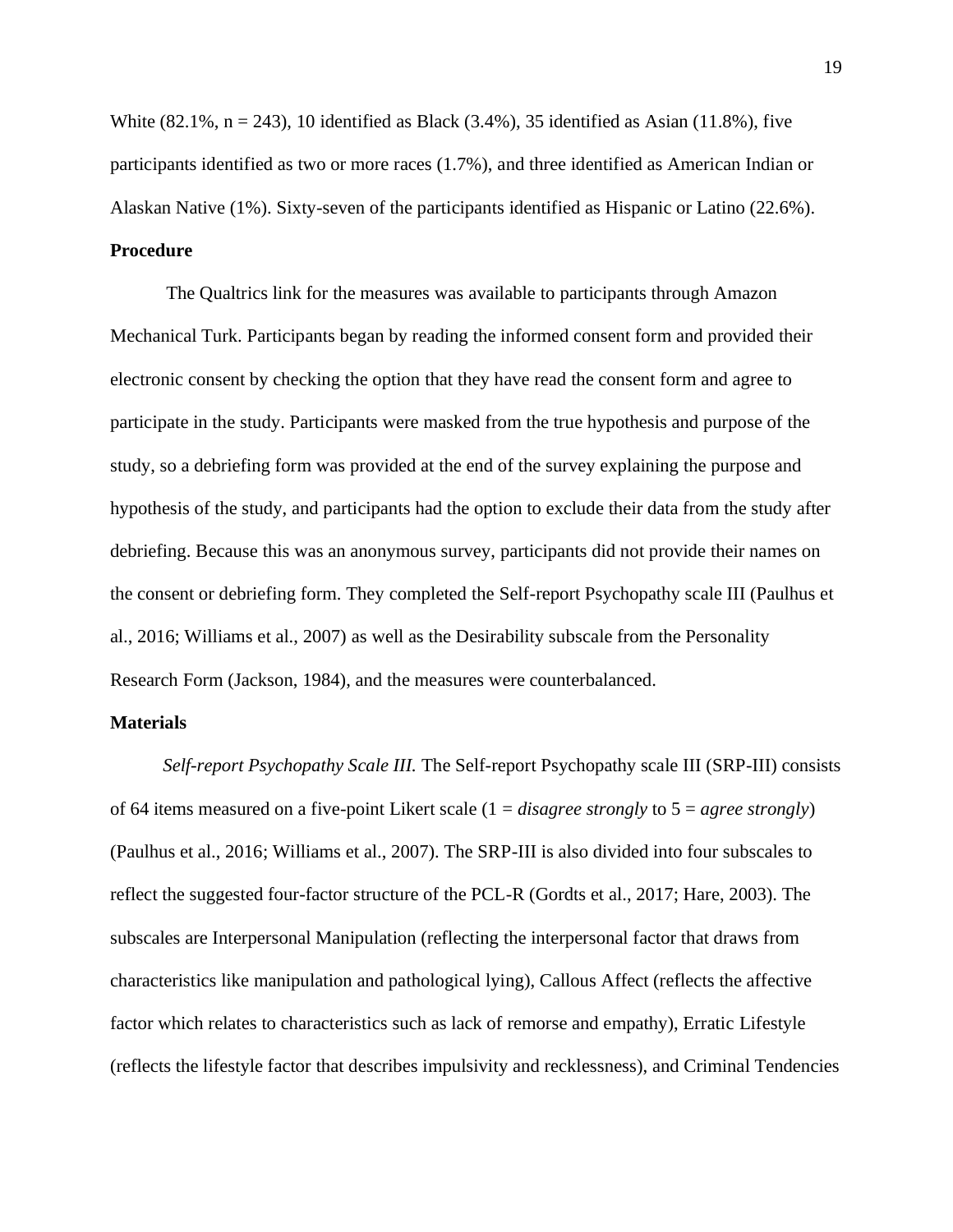(reflects the antisocial factor which includes inclination toward antisocial behavior and criminality) (Gordts et al., 2017).

The SRP-III has converged with other well-validated self-report psychopathy measures such as the Psychopathy Personality Inventory Revised (Lilienfeld & Widows, 2005) and the Levenson Self-report of Psychopathy (Levenson et al., 1995) and negatively correlated with agreeableness on a self-report measure of the Five Factor Model of personality (Seibert et al., 2011). The SRP-III shows good construct validity through correlations with other psychopathyrelated constructs such as antisocial behavior and low levels of empathy (Mahmut et al., 2011). In previous research, the Cronbach's alpha for the four subscales ranged from .69 to .82, and Cronbach's alpha for the overall scale was .90 (Seibert et al., 2011). In my study, Cronbach's alpha within the valid respondents was .89; within the insufficient effort respondents, the alpha was .96; ignoring insufficient effort responding status, the alpha was .95.

*Personality Research Form Desirability Scale.* The Desirability subscale comes from the Personality Research Form [Form E; Jackson (1984)]. The scale items consist of statements that are either deemed socially desirable or socially undesirable, and participants will choose to either endorse the statement about themselves by choosing *True* or not endorse the statement by choosing *False*. The scale is designed to measure one's tendency to respond in a socially desirable manner. Although cutoff scores have not been established, relatively high scores indicate possible impression management and conscious misrepresentation, and low scores may indicate a tendency to malinger or possibly low self-regard (MacNeil & Holden, 2006). The PRF Desirability scale has shown positive association with other social desirability scales (Holden  $\&$ Fekken, 1989). Specifically, the Edwards (1957) Social Desirability scale and the PRF Desirability scale shared a similar dimension of social desirability (Holden & Fekken, 1989). Previous research shows that the Cronbach's alpha for the PRF Desirability scale ranged from .61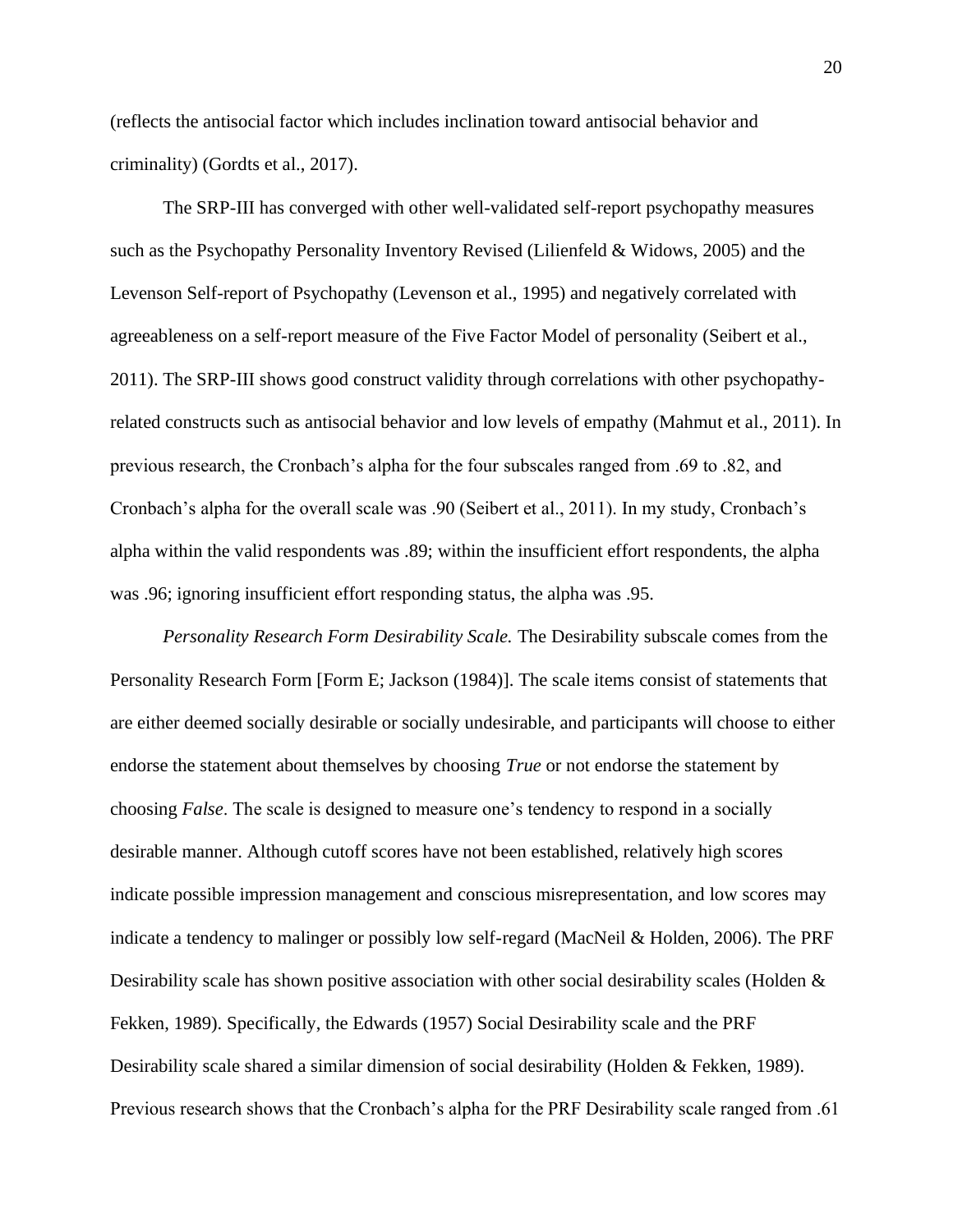to .73 (Helmes & Holden, 2003; Holden & Fekken, 1989; Holden & Passey, 2010). In Study 2, Cronbach's alpha within the valid respondents was -.33; within the insufficient effort respondents, the alpha was .72; ignoring insufficient effort responding status, the alpha was .66.

#### **Data Analysis**

Using suggested methods by Curran (2016) to detect insufficient effort responding, IER detection began with the observation of response time. Response time was recorded for each participant, and pilot testing was done to estimate the average time it takes to complete both surveys. To account for possible outliers due to the nature of online surveys, the median response time was used as the reference point. Participants finishing faster than half of the median time  $(median = 479$  seconds; IER criteria  $< 240$ ) it takes to complete the survey were eliminated. This is because both surveys require individuals to carefully read the questions and then respond. Reading and responding in a thoughtful manner require time; therefore, individuals that do not seem to be taking the time to read the questions can be assumed to have provided invalid data. Sixty-five participants had response times less than 240 seconds.

Further detection was done through long string analysis (Huang et al., 2012; Meade & Craig, 2012). Long string analysis, also known as response pattern indices, is the analysis of a string of response in detection for careless or insufficient effort responding. This technique looks for the longest string of the same response from a participant, and it is based on the assumption that individuals who respond carelessly will choose the same option to every question (Huang et al., 2012; Meade & Craig, 2012). There are different ways in employing this technique. One way is to only detect for the longest single response option, and the other is to create a cutoff for each response option (Huang et al., 2012; Johnson, 2005; Meade & Craig, 2012). For this analysis, I detected only the longest single response option. Participants that chose the same option 5 times or more in a row were isolated. Sixty-seven SRP long string responses were detected, and 105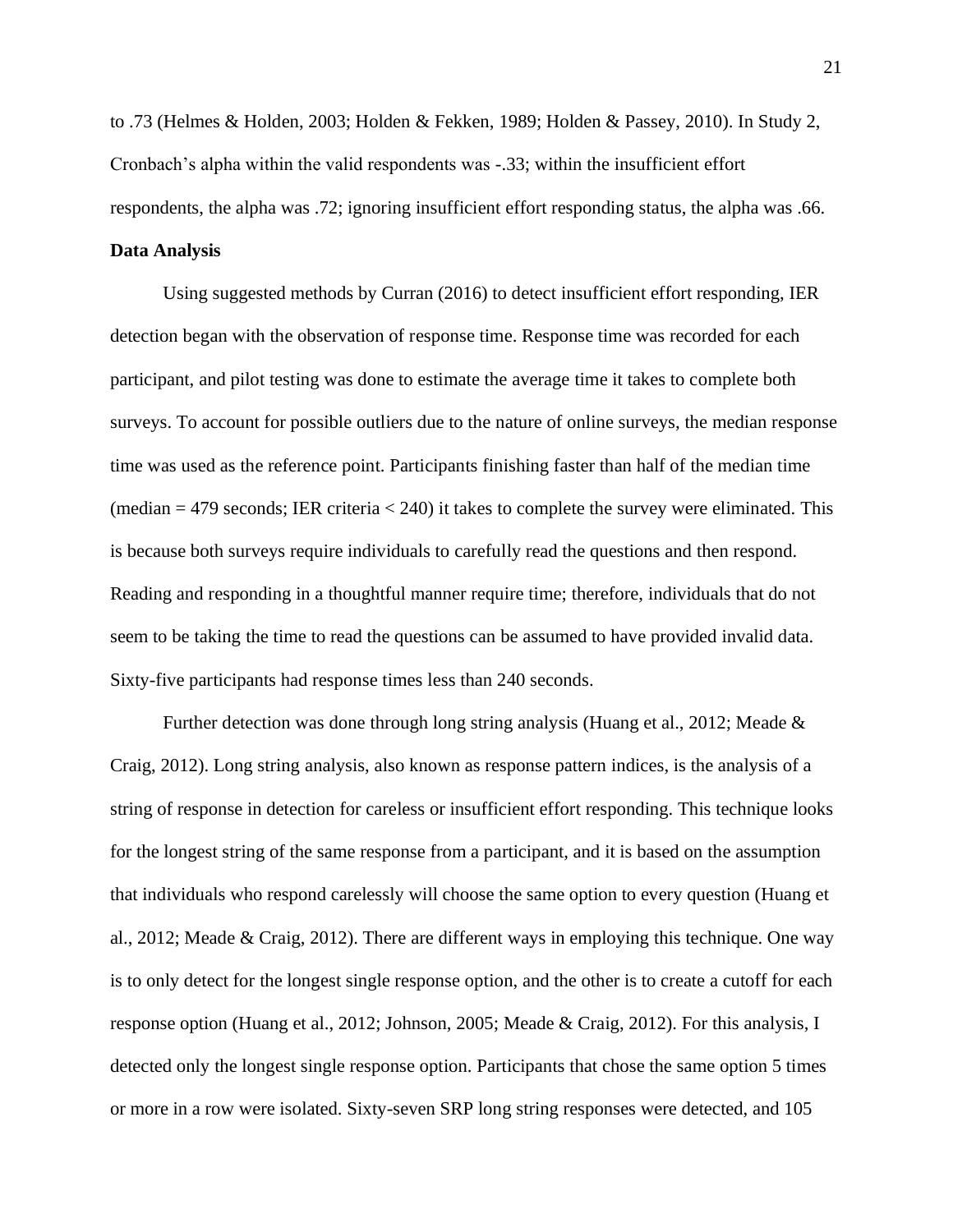were detected for the PRF Desirability scale. If either analysis found respondents that had selected the same answer five times or more in a row, then participants were categorized as careless respondents. The long-string detection could have also overlapped. This means a participant with long-string responses on the SRP may also have long-string responses on the PRF Desirability scale.

Mahalanobis distance analysis was used to assess for outliers in the data. Mahalanobis distance is an analysis that examines for outliers in a multivariate space (De Maesschalck et al., 2000). In the conventional analysis of outliers, they are calculated by measuring the distance that a value is away from the middle of a distribution (Curran, 2016). However, the Mahalanobis distance analysis employs a two-dimensional technique that examines the combination of two or more variables and its distance away from the center of the multivariate distribution. Additionally, it also takes into account the covariance of the variables (Curran, 2016). This technique correlates well with other techniques used to detect insufficient effort responding (Maniaci & Rogge, 2014; Meade & Craig, 2012). Participants with greater than four Mahalanobis distance squared was isolated. Twenty-eight participants met the criteria and thus were categorized as insufficient effort responding.

Lastly, an odd-even consistency correlation was examined to measure individual reliability. Although both Cronbach's alpha and odd-even consistency are both used to measure reliability, odd-even consistency is being used to assess individual reliability here rather than scale reliability. Odd-even consistency is calculated by dividing participants' responses into their respective subscales with one set of odd numbered items and one set of even numbered items (Curran, 2016). The split odd or even items are then averaged for an approximate individual score on that subset of items. Then, these subscale subsets are divided into their respective odd or even vectors, and these two vectors are then correlated. The correlation coefficient can be corrected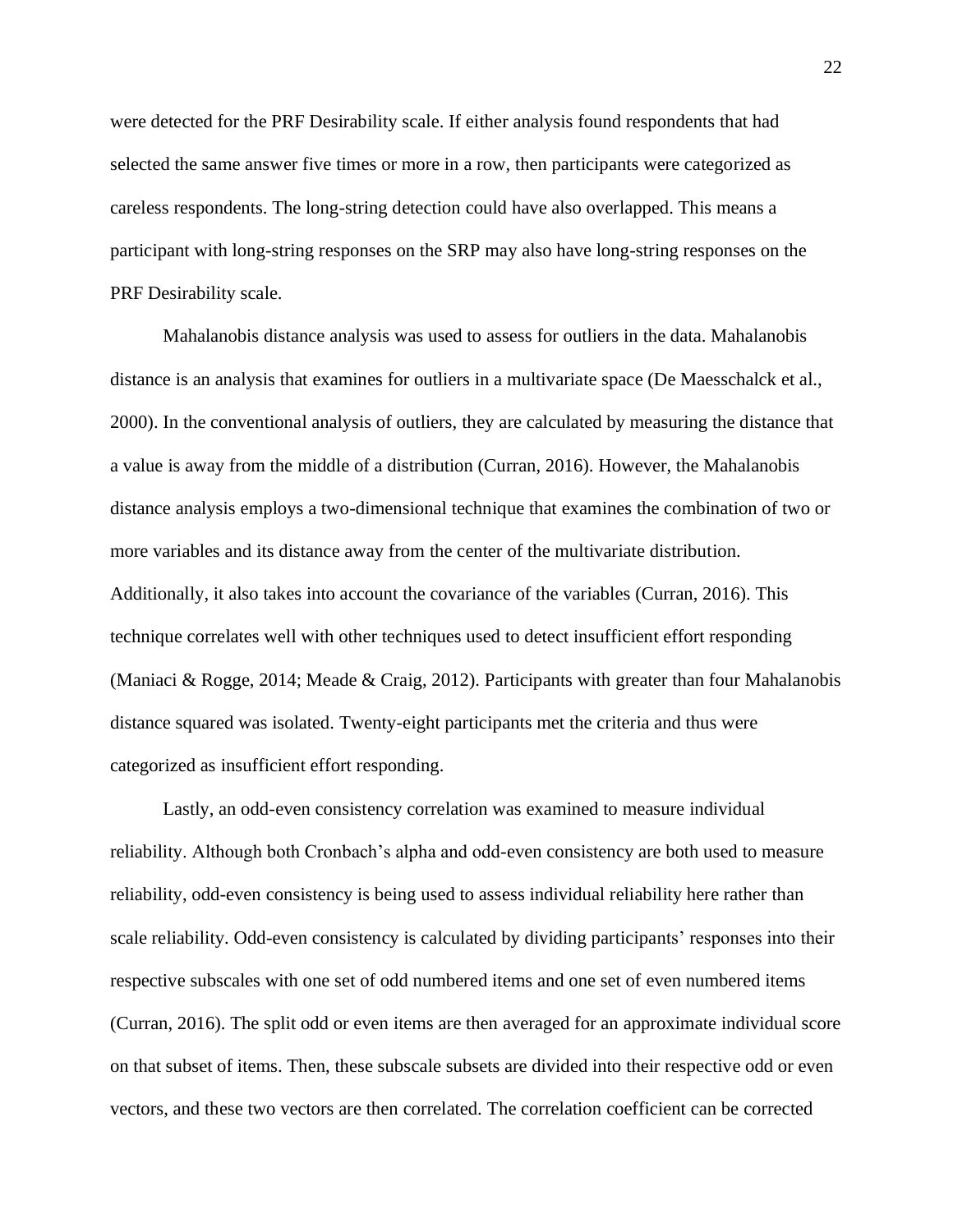using the Spearman-Brown formula if length of the vectors is too short (Curran, 2016). No participants were excluded due to a weak odd-even consistency correlation. In sum, insufficient effort responding detection were determined by response time, long-string analysis, Mahalanobis distance, and odd-even consistency correlation. Because all of these techniques had a firm reference point, there was no flexibility in the removal of insufficient effort respondents. It is important to note that some of the insufficient effort responding criteria did overlap. For example, participants who were isolated due to long string analysis may also have a response time less than 240 seconds. The final sample consisted of 218 invalid respondents and 78 valid respondents.

First, I performed a correlation analysis with all data included. Then, after eliminating the careless respondents from the data using the techniques listed above, I conducted another correlation analysis without the careless respondents. Because this is in part a replication from the Kowalski et al. (2018) study, this correlation should be replicated and should be significant in a negative direction. If the correlation with all data included has a correlation closer to zero than the correlation without insufficient effort responding, then data analysis would have stopped there because this would imply that the negative relationship between psychopathy and social desirability previously found was not biased due to insufficient effort responding. However, because correlation without insufficient effort responding is closer to zero than the correlation with all data and is non-significant, I conducted an equivalence test to determine whether the effect (in the valid-only data) is statistically equivalent to zero (Lakens, 2017).

Equivalence testing can either be used to examine whether a relationship that is extreme enough to become significant can be rejected or whether there really is an absence of a relationship between variables. This is because with a large enough sample size, a weak but significant relationship may be detected (Lakens et al., 2018). Additionally, small sample sizes may not always yield significant relationships due to low power. However, equivalence testing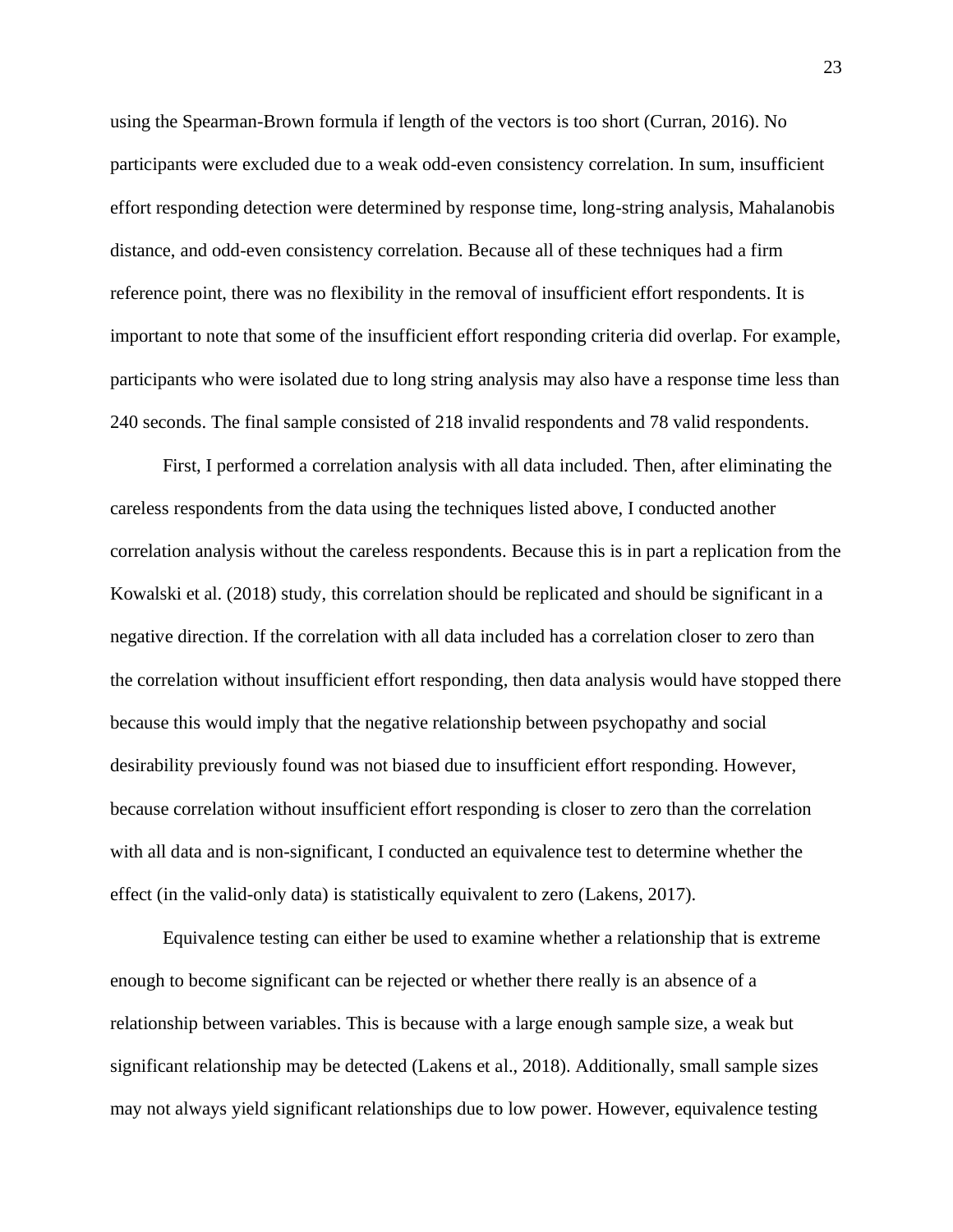can help with determining whether there is really a relationship worth examining (Lakens, 2017). Equivalence testing is typically done using two one-sided tests (also known as the TOST procedure) with a one-sided test for the lower bound and a one-sided test for the upper bound. These boundary values are determined based on the expected difference between the populations being examined. If the observed data shows a difference outside of this expected difference, then it is possible that there is an effect extreme enough worth examining (Lakens, 2017; Lakens et al., 2018).

The null hypothesis for the TOST procedure is the presence of a true relationship that falls outside of the specified boundary values. The alternative hypothesis is that when comparing the observed data to the boundary values specified for the TOST procedure, the observed relationship falls within those boundaries and thereby shows an absence of a meaningful relationship worth examining (Lakens, 2017). A TOST p-value below .05 signifies that the effect is essentially equivalent to zero; however, both one-sided tests need to be significant to draw a conclusion of statistical equivalence (Lakens et al., 2018).

#### **Results**

As expected, in the all-inclusive (IER and non-IER) data, the association between psychopathy ( $M = 2.74$ ,  $SD = .62$ ) and social desirability ( $M = .64$ ,  $SD = .18$ ) was significantly negatively correlated ( $r = -.49$ ,  $p < .001$ ). The correlation between psychopathy ( $M = 2.63$ ,  $SD =$ .65) and social desirability ( $M = .67$ ,  $SD = .20$ ) within IER only data was  $r = -.48$ ,  $p < .001$ . After insufficient effort responding was eliminated from the dataset, the association ( $r = -.22$ ,  $p = .054$ ) between psychopathy ( $M = 3.03$ ,  $SD = .39$ ) and social desirability ( $M = .57$ ,  $SD = .10$ ) became non-significant and was attenuated by .20. Because the correlation without insufficient effort responding was attenuated, the TOST procedure was performed to test for statistical equivalence (Lakens et al., 2018). The TOST remained non-significant (lower bound  $p = .198$ , upper bound  $p$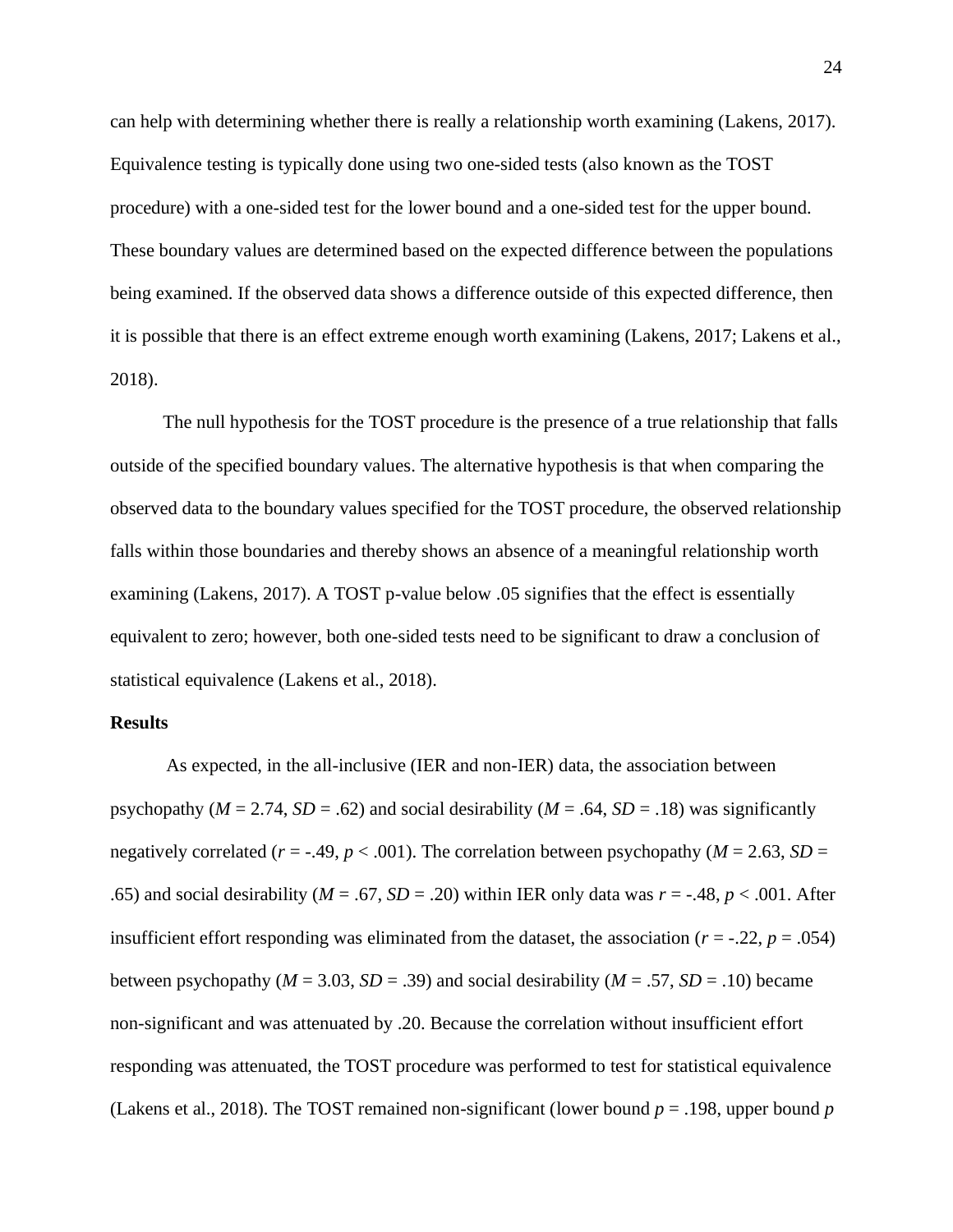< .001). Because both one-sided tests need to be significant for the TOST to be considered significant, it can be concluded that the observed relationship between psychopathy and social desirability is statistically different from zero according to the TOST procedure. However, the combination of the non-significant hypothesis test for valid data and non-significant TOST yields inconclusive results. Figure 3 shows the correlation between psychopathy and social desirability scores in both insufficient effort responding and non-insufficient effort responding data followed by the TOST results.



Correlation Between Psychopathy and Desirability Scores

*Figure* 3. This figure shows the correlation between average psychopathy and social desirability scores. The red dots represent insufficient effort responding data, and the blue dots represent noninsufficient effort responding data.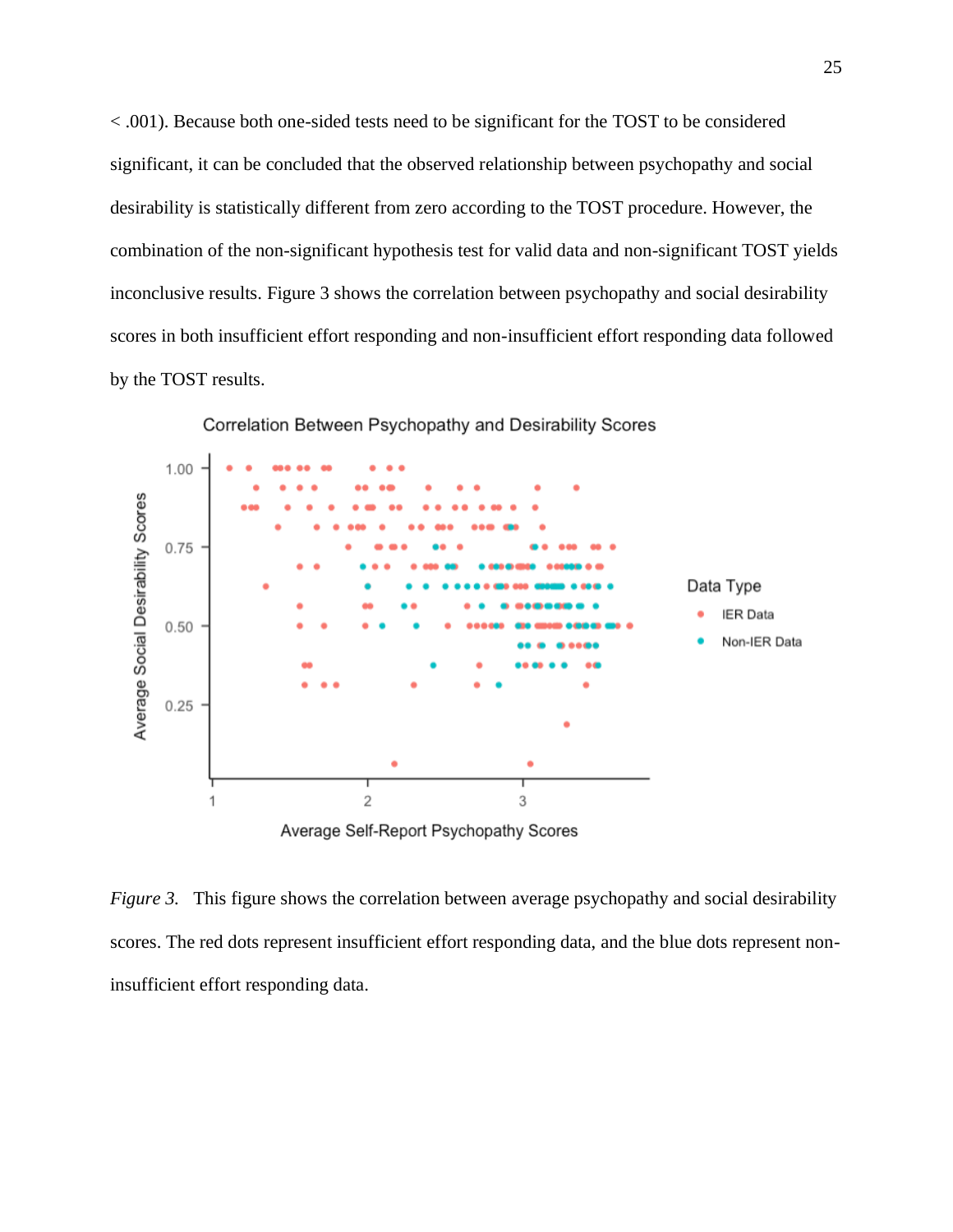

#### Correlation

*Figure 4.* This is the TOST results figure. The darker dotted lines on either side represent the lower and upper boundaries. The black line with the square represents the correlation between psychopathy and social desirability and its confidence interval. The dark flat line partly being outside of the lower boundary signifies a non-significant equivalence test. The lower and upper bound of the hypothesis significance testing confidence interval would both need to be within the boundaries of the dark dotted lines for the TOST to be considered significant.

#### **Discussion for Study 2**

I predicted that the relationship between psychopathy and social desirability will approach zero after eliminating insufficient effort responding data and that the TOST procedure will provide further confirmation that there is no relationship between psychopathy and social desirability. This study did find that the relationship between psychopathy and social desirability became non-significant after isolating the insufficient effort responding data. However, the TOST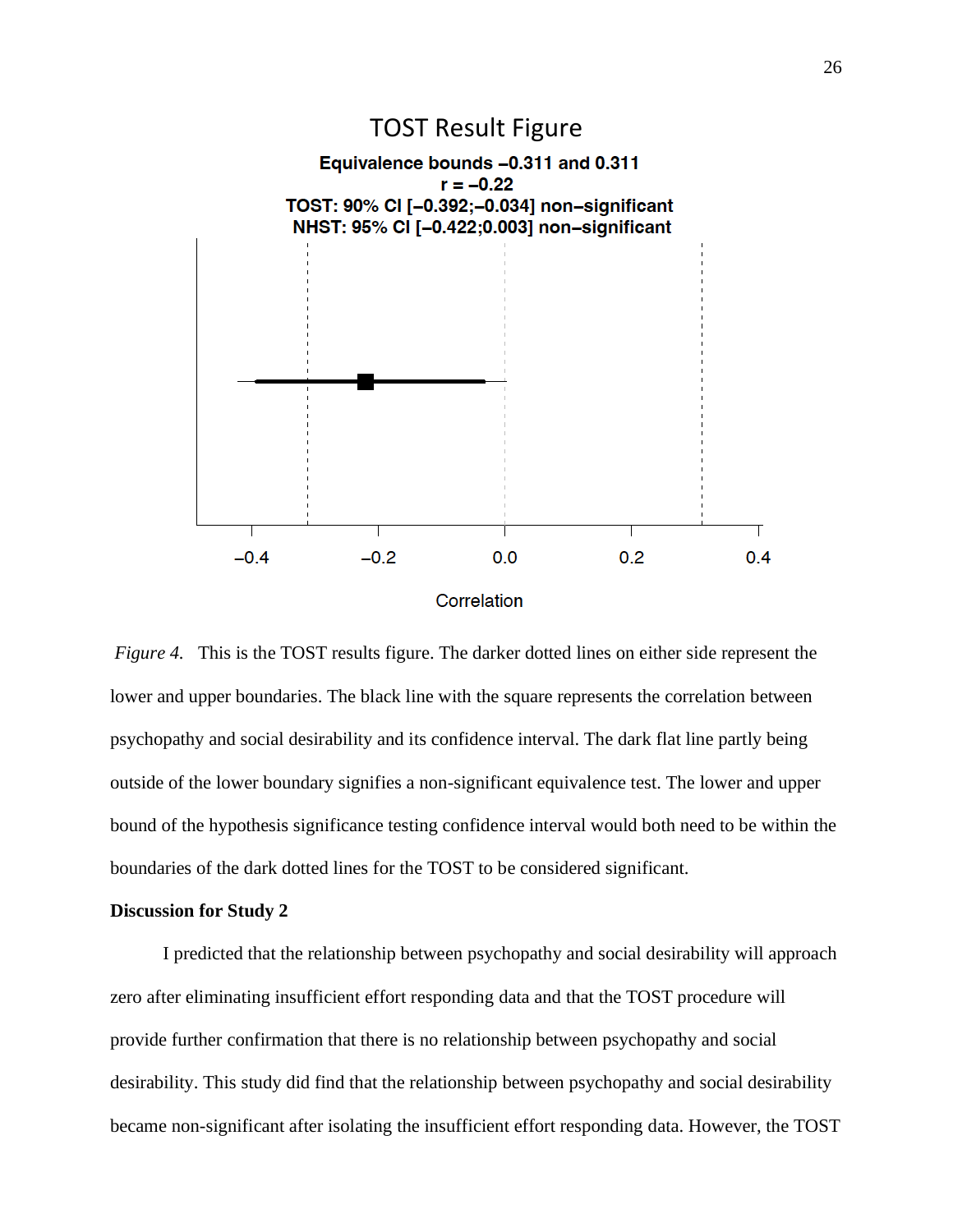procedure produced a contradicting conclusion. The combination of the hypothesis test and the TOST yielded inconclusive results.

The careless package [\(https://github.com/ryentes/careless/\)](https://github.com/ryentes/careless/) was used to detect insufficient effort responding data through odd-even consistency, long string analysis, and Mahalanobis distance. In order to analyze long string responses, the items within the two measures remained non-randomized. However, this may not have been an ideal presentation of the PRF Desirability scale. The Desirability scale was scored in a way that if the questions were presented in order and participants responded *true* on every other question, it would have been a perfect high score. With a number of perfect high scores within the insufficient effort responding data, this could have contributed to the biased correlation. The long string analysis of the non-randomized presentation of the PRF Desirability scale could have also disqualified some valid participants as invalid, and this calls into question the validity of the *valid* correlation found between the two variables. For example, if participants answered *true* five times in a row, they would have been deemed as invalid participants even though these responses could have been true and honest. Randomization of the PRF Desirability scale is highly recommended for future use.

Though the valid-only data presented a correlation magnitude nearly identical to that of Kowalski et al. (2018) ( $N = 244$ ,  $r = -.20$ ,  $p < .01$ ), the correlation within Study 2 was nonsignificant ( $N = 78$ ,  $r = -.22$ ,  $p = .054$ ). The result of the null hypothesis testing contradicted the result of the equivalence testing. According to Lakens et al. (2018), this combination indicates that more investigation into the relationship is needed. A larger sample size may deliver the statistical power needed to detect a significant relationship. Because the equivalence bounds are based on the smallest effect size of interest, as the smallest effect size of interest decreases, the equivalence bound also becomes narrower (Lakens, 2017; Lakens et al., 2018). Similar to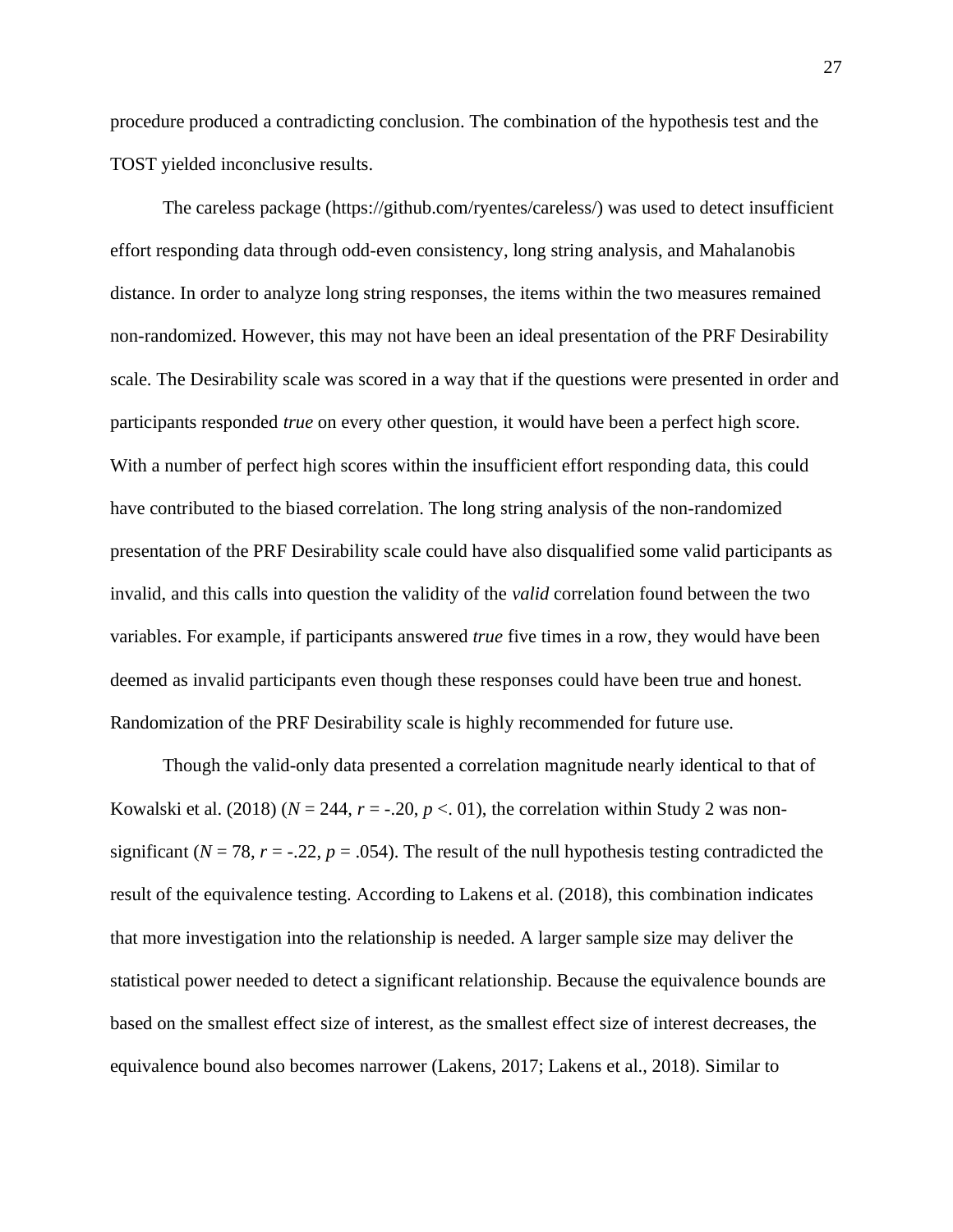hypothesis testing, a larger sample size would help narrow the confidence interval to provide detection power (Lakens et al., 2018).

Lakens (2017) notes that a non-significant relationship in the traditional null hypothesis testing does not necessarily indicate there is no effect; thus, accepting the null would be problematic. This is why equivalence testing is important. Equivalence testing can help determine whether an effect worth examining (statistically different from zero) should be rejected (if statistically equivalent to zero) or whether a non-significant effect (not statistically different from zero) is worth looking into. Because the null hypothesis in equivalence testing is the presence of a true effect, not rejecting the null (a non-significant TOST) in this case actually contradicts the conclusion that the correlation is not statistically different from zero (the absence of a relationship). Hence, additional research into this relationship is necessary.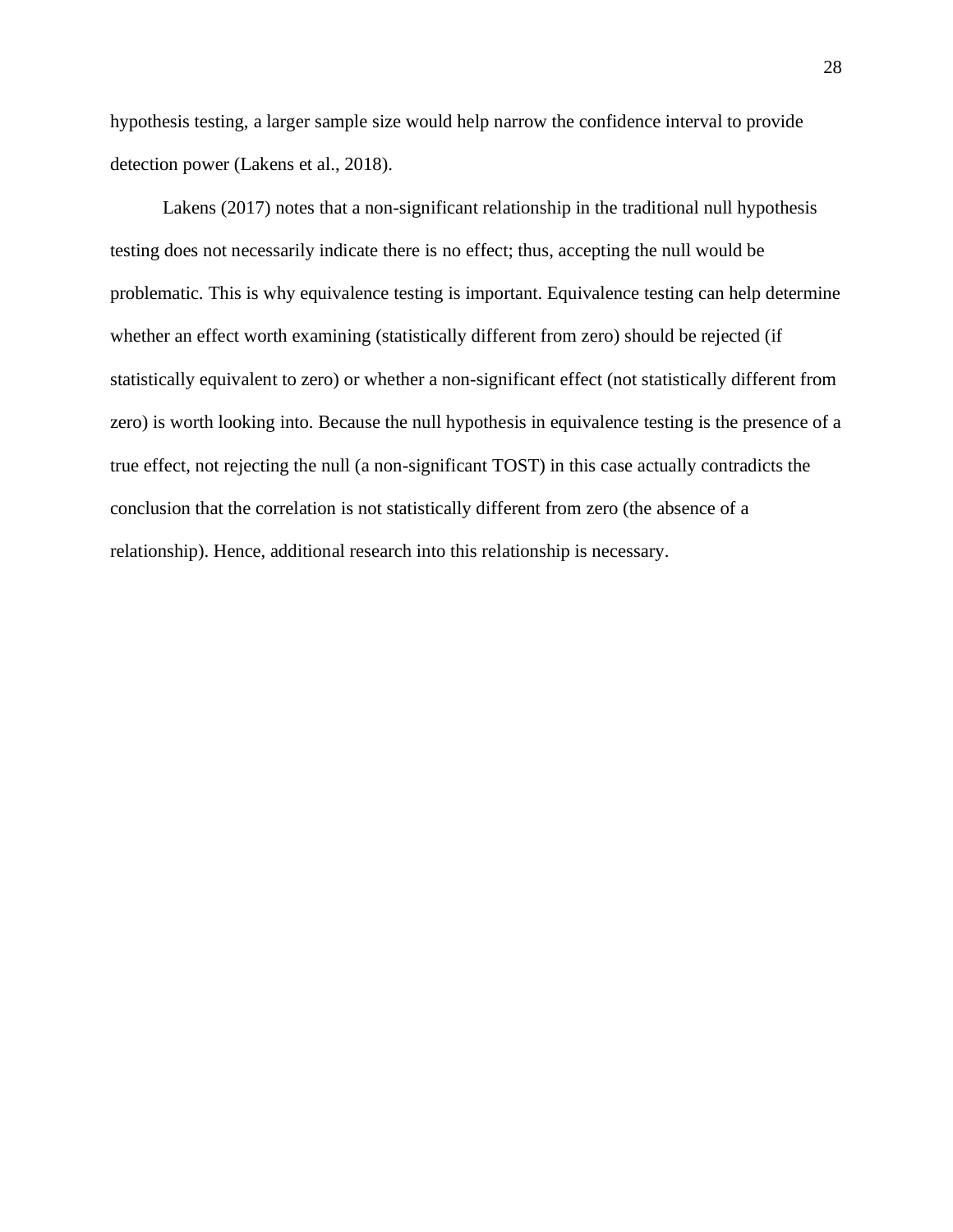#### CHAPTER 4

#### GENERAL DISCUSSION

Because psychopathic characteristics include manipulation, egocentricity, and deception, I hypothesized that psychopathy would be positively associated with socially desirable responding when completing self-report surveys (Miller et al., 2011; Neumann & Hare, 2008). The consensus in the literature is that there is a significant negative relationship between social desirability and psychopathy, and this also implies that the psychopathy scores found within the literature are a reflection of their true psychopathy scores (Kowalski et al., 2018; Ray et al., 2013; Verschuere et al., 2014). Still, some studies did not find that those higher on the psychopathy scale were less likely to engage in socially desirable responding (Book et al., 2006; Fisher et al., 2018).

A meta-analysis that examined the relationship between psychopathy and socially desirable responding did find positive (though non-significant) relationships between certain components of psychopathy and social desirability (Ray et al., 2013). The overall conclusion from the meta-analysis, however, was that the relationship between psychopathy and social desirability was either negative or negligible. I suspected that insufficient effort responding could artificially push the correlation between psychopathy and social desirability toward the negative pole, and I hypothesized that this relationship may be negligible after eliminating careless responding.

In the simulation, after increasing the proportion of valid participants, the relationship between psychopathy and social desirability was attenuated and eventually became negligible after the proportion of valid participants reached 100%. In Study 2, although the correlation between psychopathy and social desirability went in the expected negative direction, it may not have been for the reasons I expected. Figure 3 shows the insufficient effort responding data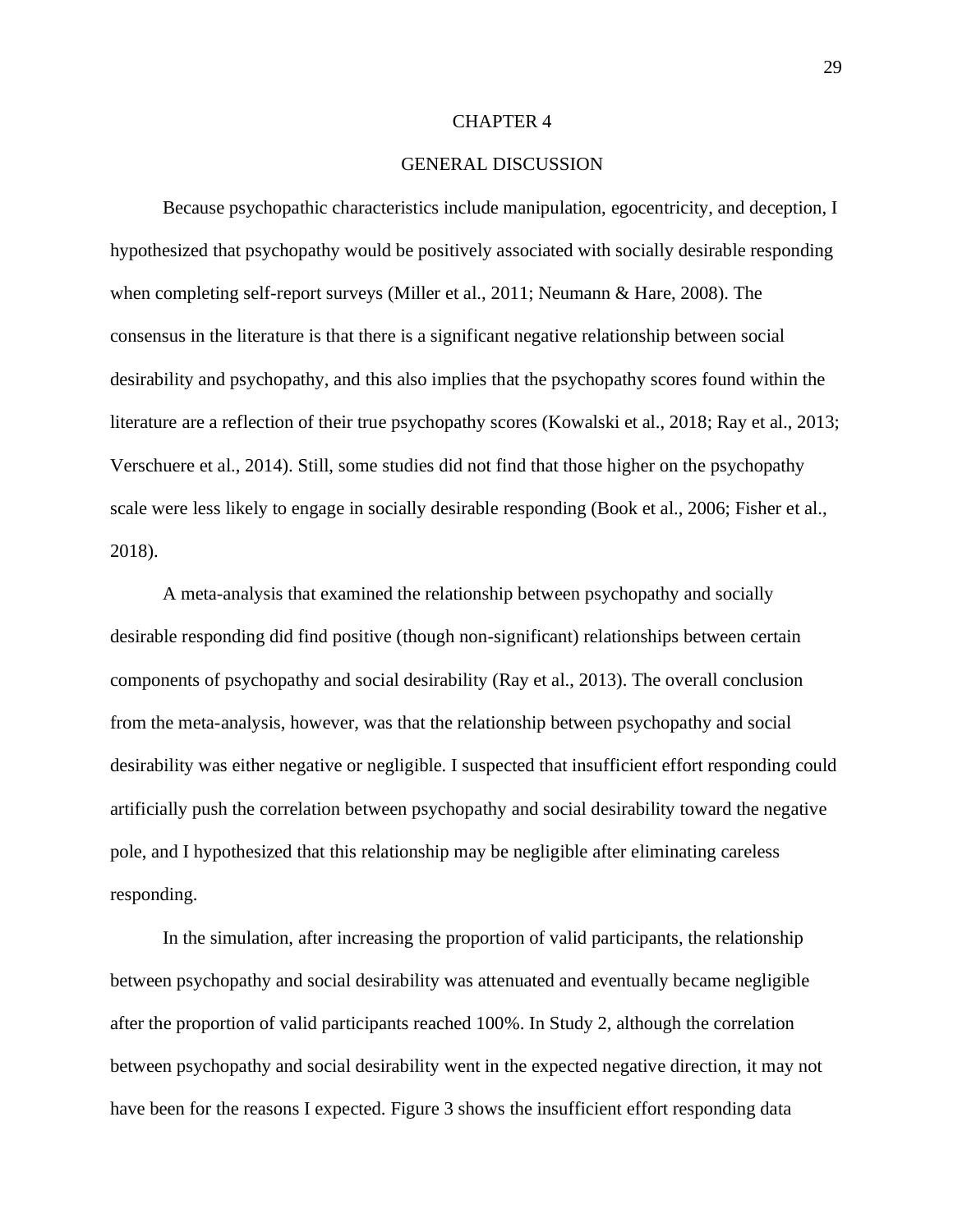points along with the non-insufficient effort responding data points. The red dots, representing insufficient effort responding data, are scattered near the top left of the graph, and the blue dots, representing non-insufficient effort responding data, are scattered near the center of the graph. This is the opposite of what I expected where the data points would scatter as depicted by Figure 2. One way to explain the red dots would be that participants answered in a patterned way (i.e., selecting only 1 & 2). Although insufficient effort responding can produce non-random patterns, it is often thought that the responses would center the midpoint of the scale after averaging the scores (Huang et al., 2012). This was a particular pattern that was not expected. The blue dots also deviated from expectation in that it is centered around the midpoint of the scales. This could simply be that this sample of participants were moderate in psychopathy and social desirability.

One limitation in this study that also contributes to the inconclusiveness of the results is that the Cronbach's alpha for the valid PRF Desirability data was negative. The unreliable measure makes it difficult to draw any definitive conclusion. It is possible that a meaningful relationship may be observed through different types of measurement. Given the studies that found a positive relationship, it is still possible that when given good enough incentives, people high in psychopathy will try to present themselves as socially desirable in order to obtain the incentives (Book et al., 2006; Fisher et al., 2018; Ray et al., 2013). However, in terms of selfreport measures of psychopathy and social desirability without incentives, there may need additional exploration of this relationship.

#### **Conclusion**

Overall, the results of the studies yielded inconclusive data that careless responding may be biasing the relationship between psychopathy and social desirability. However, because there are studies that found a positive relationship between faking behaviors and psychopathy, this relationship may be dependent on the method of measurement and setting (Book et al., 2006;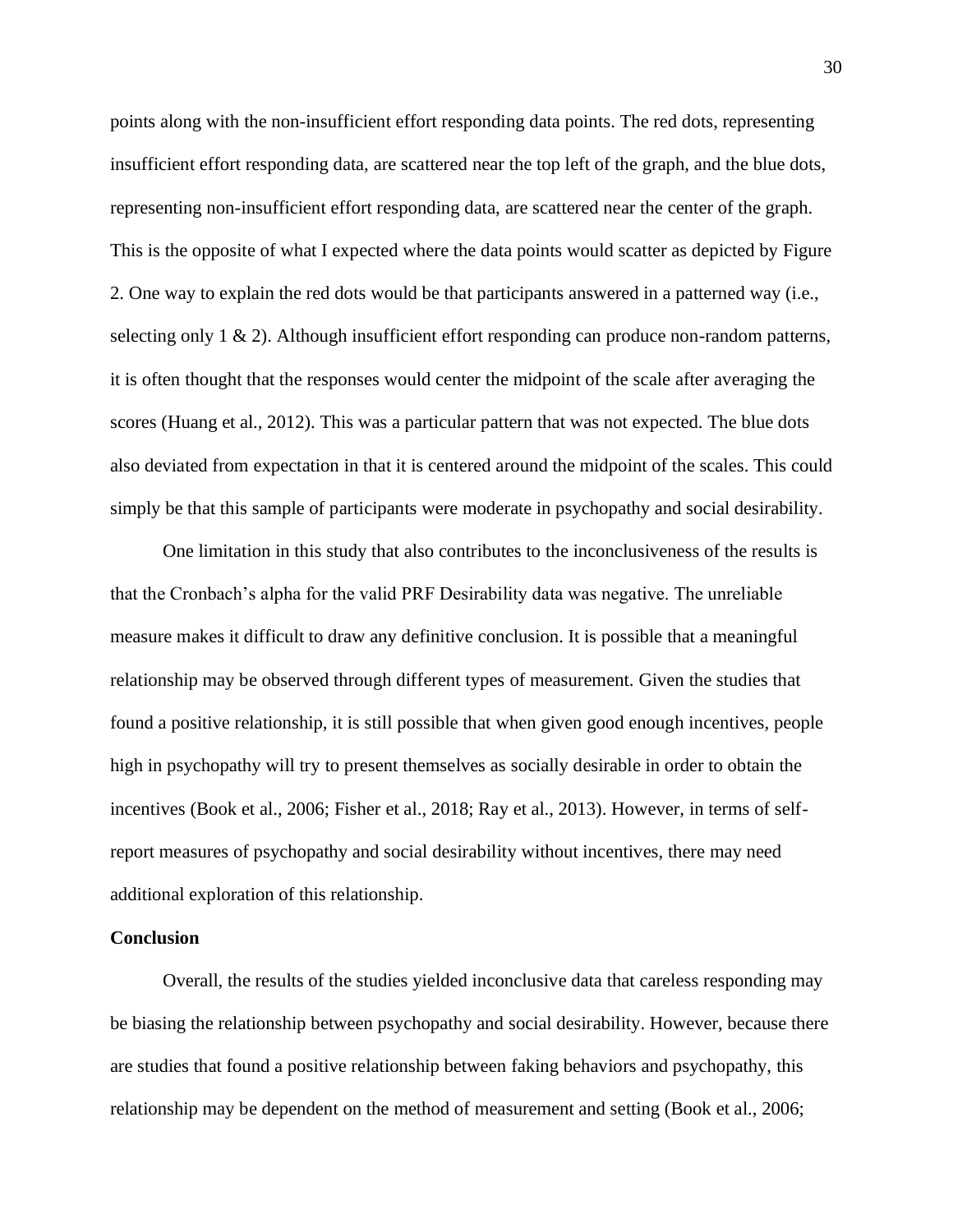31

Fisher et al., 2018; Ray et al., 2013). In conclusion, further examination is needed into the relationship between self-report psychopathy and socially desirable responding.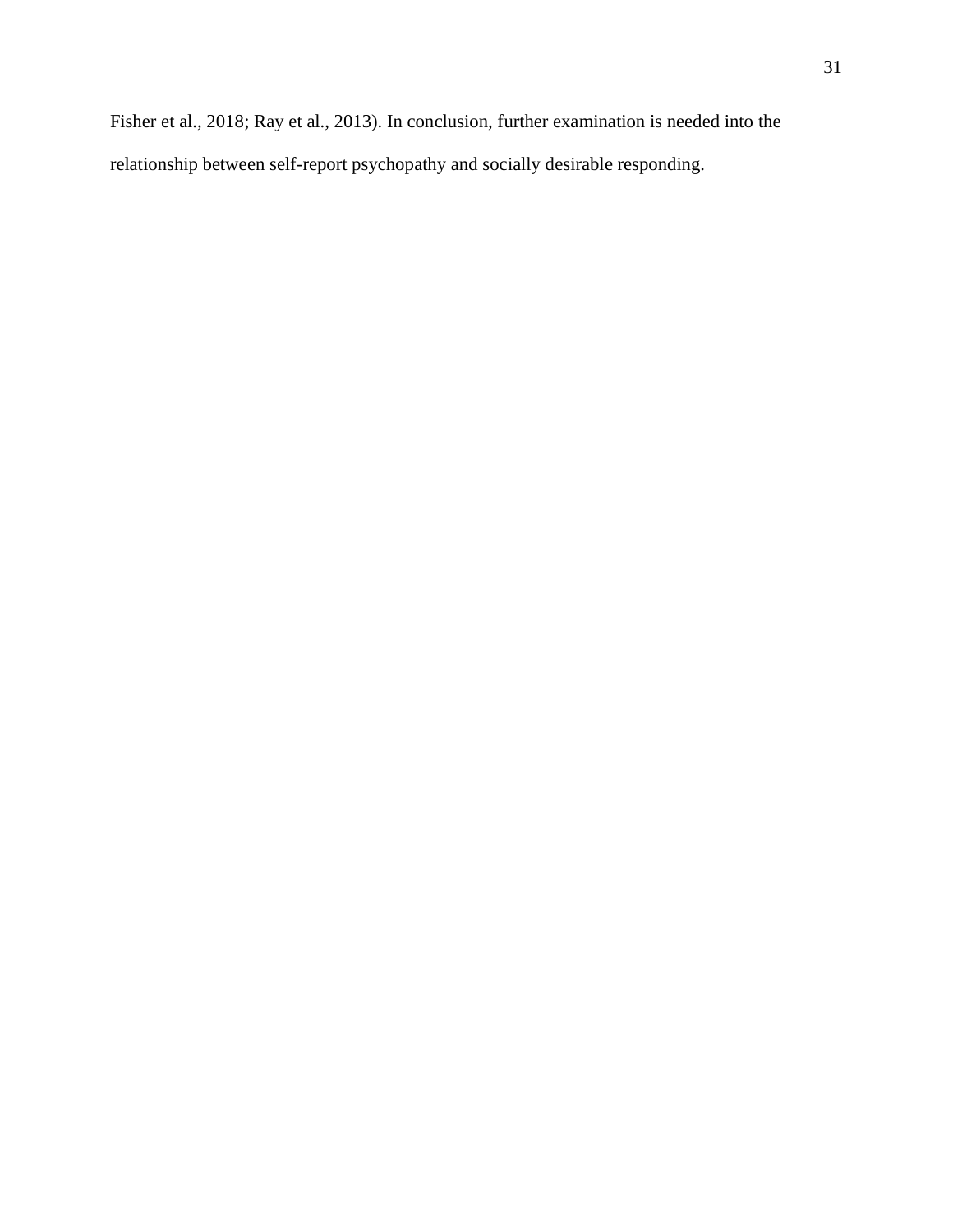#### **REFERENCES**

- Beach, D. A. (1989). Identifying the random responder. *The Journal of Psychology*, *123*(1), 101– 103.<https://doi.org/10.1080/00223980.1989.10542966>
- Beussink, C. N., Hackney, A. A., & Vitacco, M. J. (2017). The effects of perspective taking on empathy-related responses for college students higher in callous traits. *Personality and Individual Differences*, *119*, 86–91.<https://doi.org/10.1016/j.paid.2017.07.005>
- Book, A. S., Holden, R. R., Starzyk, K. B., Wasylkiw, L., & Edwards, M. J. (2006). Psychopathic traits and experimentally induced deception in self-report assessment. *Personality and Individual Differences*, *41*(4), 601–608. <https://doi.org/10.1016/j.paid.2006.02.011>
- Cleckley, H. (1941). *The mask of sanity*. The CV Mosby Company. <https://doi.org/10.1080/00325481.1951.11694097>
- Curran, P. G. (2016). Methods for the detection of carelessly invalid responses in survey data. *Journal of Experimental Social Psychology*, *66*, 4–19. <https://doi.org/10.1016/j.jesp.2015.07.006>
- Curran, P., & Hauser, D. (2015). Understanding responses to check items: A verbal protocol analysis. *Philadelphia, PA: Paper Presented at the 30th Annual Conference of the Society for Industrial and Organizational Psychology*.
- De Maesschalck, R., Jouan-Rimbaud, D., & Massart, D. L. (2000). The mahalanobis distance. *Chemometrics and Intelligent Laboratory Systems*, *50*(1), 1–18. [https://doi.org/10.1016/S0169-7439\(99\)00047-7](https://doi.org/10.1016/S0169-7439(99)00047-7)
- Edwards, A. L. (1957). *The social desirability variable in personality assessment and research*. Dryden Press.
- Edwards, A. L. (1958). The social desirability variable in personality assessment and research.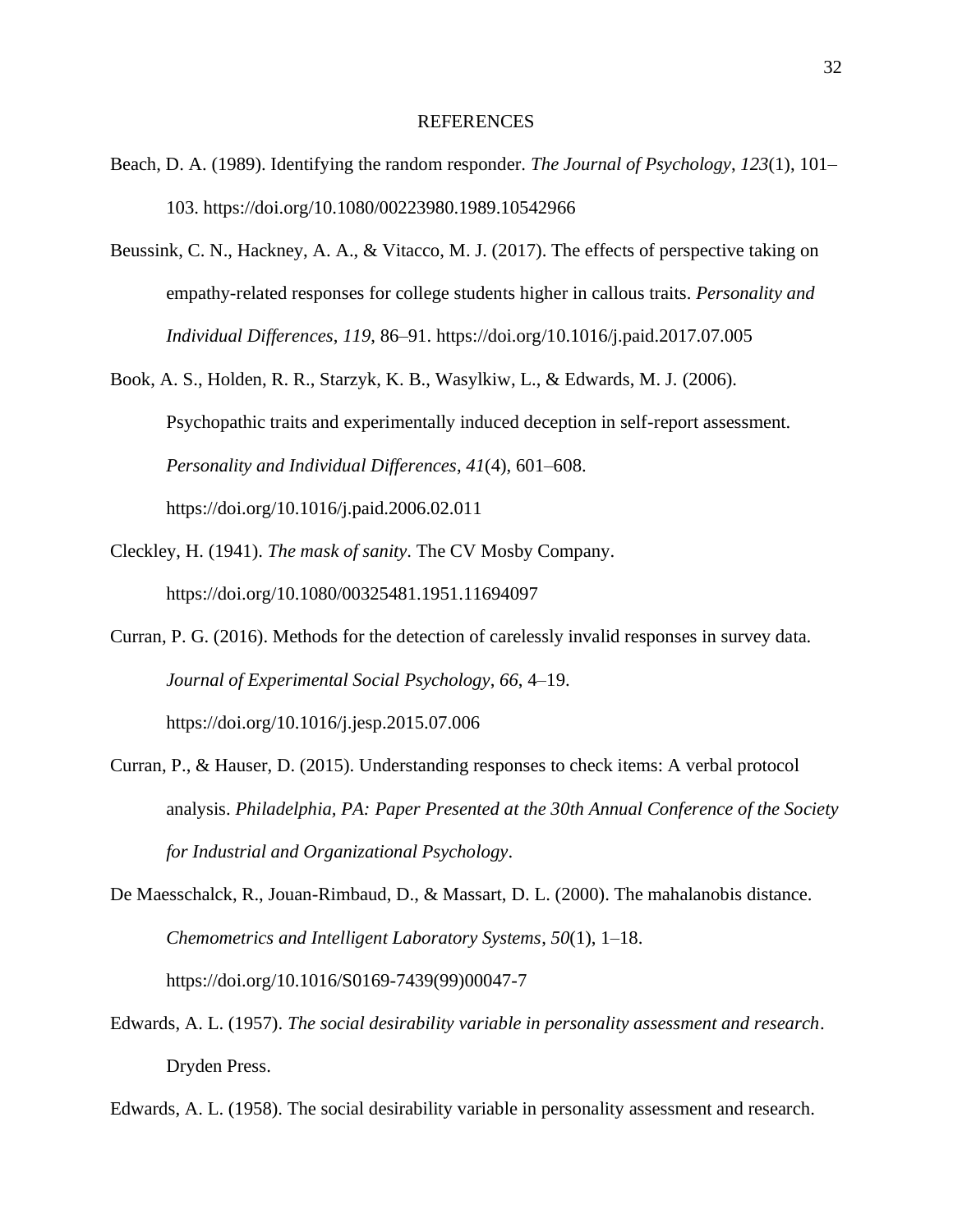*Academic Medicine*, *33*(8), 610–611.

[https://journals.lww.com/academicmedicine/Citation/1958/08000/The\\_Social\\_Desirabilit](https://journals.lww.com/academicmedicine/Citation/1958/08000/The_Social_Desirability_Variable_in_Personality.24.aspx) [y\\_Variable\\_in\\_Personality.24.aspx](https://journals.lww.com/academicmedicine/Citation/1958/08000/The_Social_Desirability_Variable_in_Personality.24.aspx)

- Fisher, P. A., Robie, C., Christiansen, N. D., & Komar, S. (2018). The impact of psychopathy and warnings on faking behavior: A multisaturation perspective. *Personality and Individual Differences*, *127*, 39–43.<https://doi.org/10.1016/j.paid.2018.01.033>
- Gordts, S., Uzieblo, K., Neumann, C., Van den Bussche, E., & Rossi, G. (2017). Validity of the self-report psychopathy scales (SRP-III full and short versions) in a community sample. *Assessment*, *24*(3), 308–325.<https://doi.org/10.1177/1073191115606205>
- Groth, J., & Kleka, P. (2018). Patterns of intentional faking in questionnaire-based study of psychopathy. *Current Issues in Personality Psychology*, *6*(4), 305–317. <https://doi.org/10.5114/cipp.2018.80199>
- Hare, R. D. (1991). *The psychopathy checklist–revised (PCL-r)*. Multi-Health Systems.
- Hare, R. D. (2003). *The psychopathy checklist–revised (PCL-r)* (2nd ed.). Multi-Health Systems.
- Hare, R. D., & Neumann, C. S. (2005). Structural models of psychopathy. *Current Psychiatry Reports*, *7*(1), 57–64.<https://doi.org/10.1007/s11920-005-0026-3>
- Hauser, D. J., & Schwarz, N. (2016). Attentive turkers: MTurk participants perform better on online attention checks than do subject pool participants. *Behavior Research Methods*, *48*(1), 400–407.<https://doi.org/10.3758/s13428-015-0578-z>
- Helmes, E., & Holden, R. R. (2003). The construct of social desirability: One or two dimensions? *Personality and Individual Differences*, *34*(6), 1015–1023. [https://doi.org/10.1016/S0191-8869\(02\)00086-7](https://doi.org/10.1016/S0191-8869(02)00086-7)
- Holden, R. R., & Fekken, G. C. (1989). Three common social desirability scales: Friends, acquaintances, or strangers? *Journal of Research in Personality*, *23*(2), 180–191.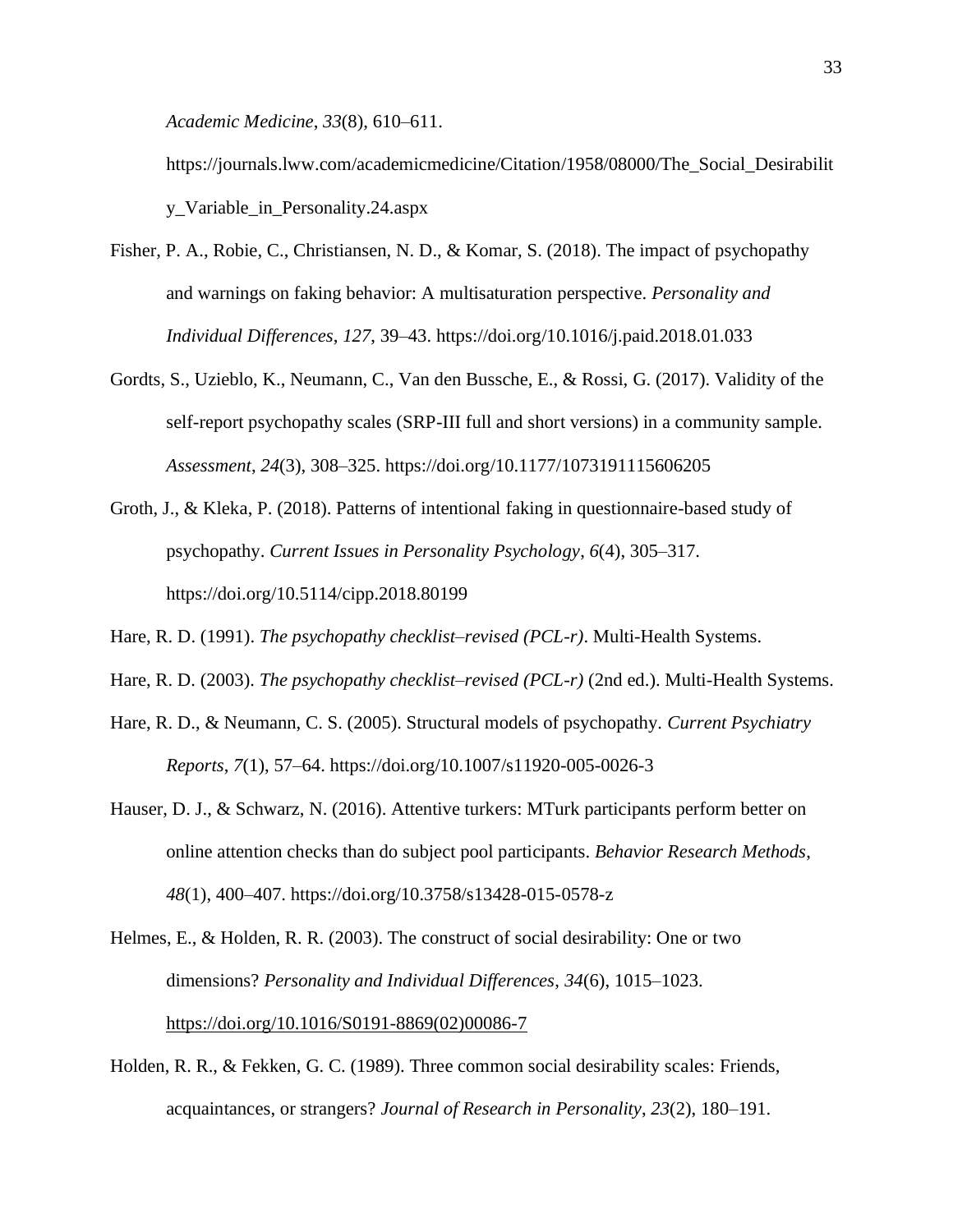- Holden, R. R., & Passey, J. (2010). Socially desirable responding in personality assessment: Not necessarily faking and not necessarily substance. *Personality and Individual Differences*, *49*(5), 446–450.<https://doi.org/10.1016/j.paid.2010.04.015>
- Holtzman, N. S., & Donnellan, M. B. (2017). A simulator of the degree to which random responding leads to biases in the correlations between two individual differences. *Personality and Individual Differences*, *114*, 187–192. <https://doi.org/10.1016/j.paid.2017.04.013>
- Huang, J. L., Curran, P. G., Keeney, J., Poposki, E. M., & DeShon, R. P. (2012). Detecting and deterring insufficient effort responding to surveys. *Journal of Business and Psychology*, *27*(1), 99–114.<https://doi.org/10.1007/s10869-011-9231-8>
- Huang, J. L., Liu, M., & Bowling, N. A. (2015). Insufficient effort responding: Examining an insidious confound in survey data. *Journal of Applied Psychology*, *100*(3), 828. <https://doi.org/10.1037/a0038510>

Jackson, D. N. (1984). *Personality research form manual (3rd ed.)*. Sigma Assessment Systems.

- Johnson, J. A. (2005). Ascertaining the validity of individual protocols from web-based personality inventories. *Journal of Research in Personality*, *39*(1), 103–129. <https://doi.org/10.1016/j.jrp.2004.09.009>
- Kees, J., Berry, C., Burton, S., & Sheehan, K. (2017). An analysis of data quality: Professional panels, student subject pools, and amazon's mechanical turk. *Journal of Advertising*, *46*(1), 141–155.<https://doi.org/10.1080/00913367.2016.1269304>
- Kowalski, C. M., Rogoza, R., Vernon, P. A., & Schermer, J. A. (2018). The dark triad and the self-presentation variables of socially desirable responding and self-monitoring. *Personality and Individual Differences*, *120*, 234–237. <https://doi.org/10.1016/j.paid.2017.09.007>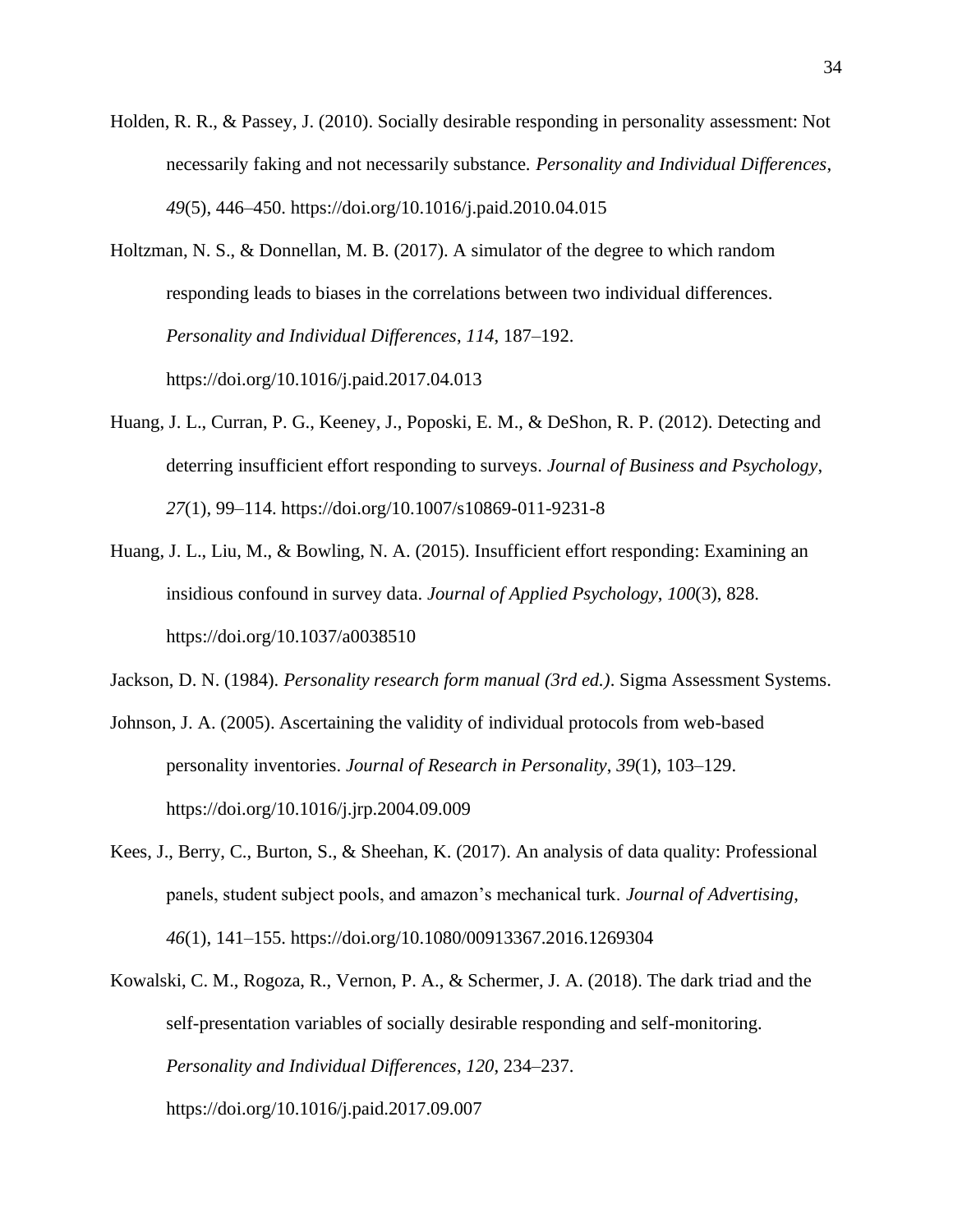Lakens, D. (2017). Equivalence tests: A practical primer for t tests, correlations, and metaanalyses. *Social Psychological and Personality Science*, *8*(4), 355–362. <https://doi.org/10.1177%2F1948550617697177>

- Lakens, D., Scheel, A. M., & Isager, P. M. (2018). Equivalence testing for psychological research: A tutorial. *Advances in Methods and Practices in Psychological Science*, *1*(2), 259–269.<https://doi.org/10.1177%2F2515245918770963>
- Levenson, M. R., Kiehl, K. A., & Fitzpatrick, C. M. (1995). Assessing psychopathic attributes in a noninstitutionalized population. *Journal of Personality and Social Psychology*, *68*(1), 151.<https://psycnet.apa.org/doi/10.1037/0022-3514.68.1.151>
- Lilienfeld, S. O., & Arkowitz, H. (2007). What "psychopath" means. *Scientific American Mind*, *18*(6), 80–81.

[http://faculty.fortlewis.edu/burke\\_b/forensic/Class%20Readings/Psychopathy.pdf](http://faculty.fortlewis.edu/burke_b/forensic/Class%20Readings/Psychopathy.pdf)

- Lilienfeld, S. O., & Widows, M. (2005). *Professional manual for the psychopathic personality inventory-revised (PPI-r)*. Psychological Assessment Resources.
- Lynam, D. R., Gaughan, E. T., Miller, J. D., Miller, D. J., Mullins-Sweatt, S., & Widiger, T. A. (2011). Assessing the basic traits associated with psychopathy: Development and validation of the elemental psychopathy assessment. *Psychological Assessment*, *23*(1), 108.
- MacNeil, B. M., & Holden, R. R. (2006). Psychopathy and the detection of faking on self-report inventories of personality. *Personality and Individual Differences*, *41*(4), 641–651. <https://doi.org/10.1016/j.paid.2006.03.004>
- Mahmut, M. K., Menictas, C., Stevenson, R. J., & Homewood, J. (2011). Validating the factor structure of the self-report psychopathy scale in a community sample. *Psychological Assessment*, *23*(3), 670.<https://doi.org/10.1037/a0023090>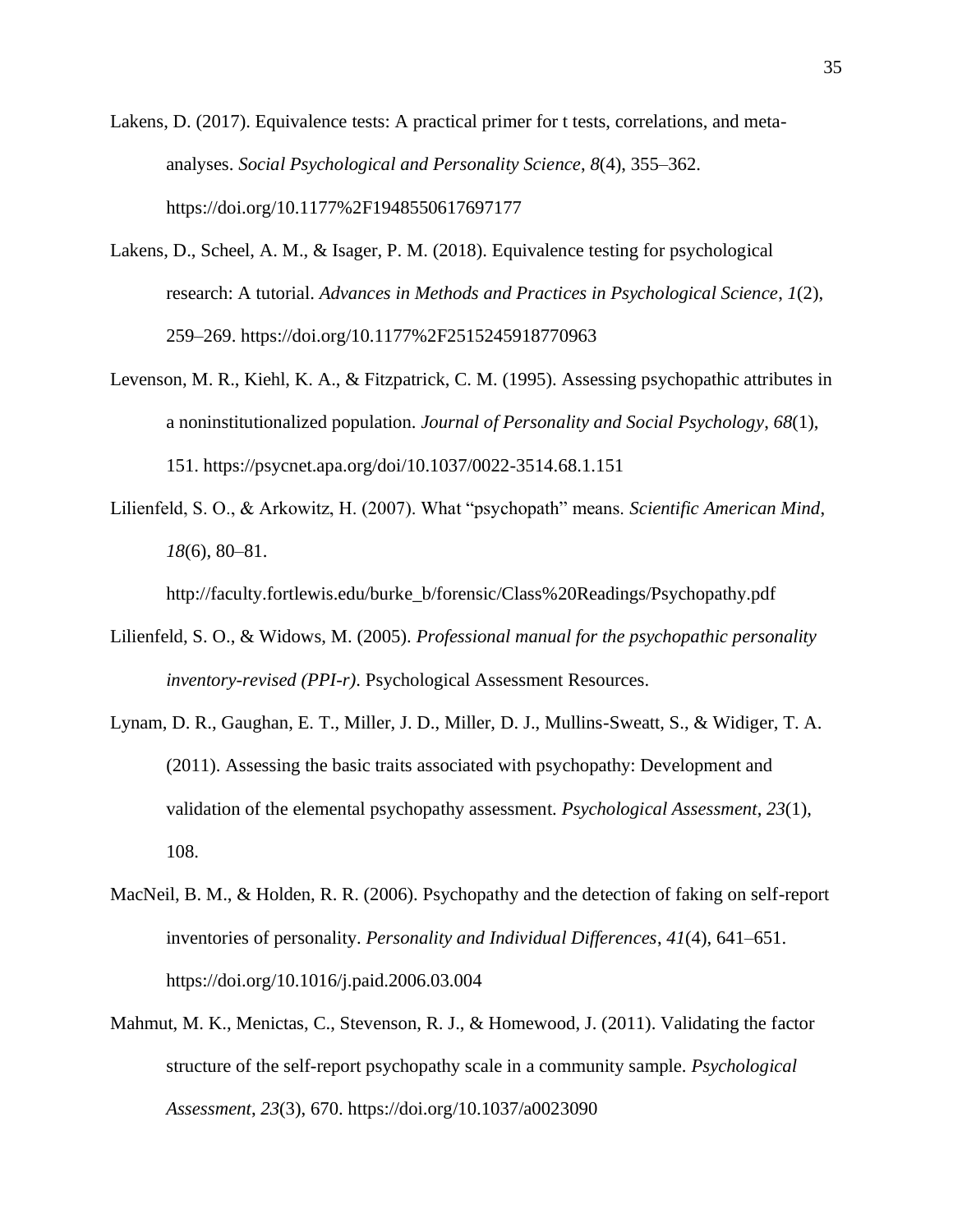- Maniaci, M. R., & Rogge, R. D. (2014). Caring about carelessness: Participant inattention and its effects on research. *Journal of Research in Personality*, *48*, 61–83. <https://doi.org/10.1016/j.jrp.2013.09.008>
- Meade, A. W., & Craig, S. B. (2012). Identifying careless responses in survey data. *Psychological Methods*, *17*(3), 437.<https://doi.org/10.1037/a0028085>
- Meffert, H., Gazzola, V., Den Boer, J. A., Bartels, A. A., & Keysers, C. (2013). Reduced spontaneous but relatively normal deliberate vicarious representations in psychopathy. *Brain*, *136*(8), 2550–2562.<https://doi.org/10.1093/brain/awt190>
- Miller, J. D., Gaughan, E. T., Maples, J., Gentile, B., Lynam, D. R., & Widiger, T. A. (2011). Examining the construct validity of the elemental psychopathy assessment. *Assessment*, *18*(1), 106–114.<https://doi.org/10.1177/1073191110393139>
- Necka, E. A., Cacioppo, S., Norman, G. J., & Cacioppo, J. T. (2016). Measuring the prevalence of problematic respondent behaviors among MTurk, campus, and community participants. *PloS One*, *11*(6), e0157732.<https://doi.org/10.1371/journal.pone.0157732>
- Neumann, C. S., & Hare, R. D. (2008). Psychopathic traits in a large community sample: Links to violence, alcohol use, and intelligence. *Journal of Consulting and Clinical Psychology*, *76*(5), 893.<https://doi.org/10.1037/0022-006X.76.5.893>
- Neumann, C. S., Vitacco, M. J., Hare, R. D., & Wupperman, P. (2005). Reconstruing the "reconstruction" of psychopathy: A comment on cooke, michie, hart, and clark. *Journal of Personality Disorders*, *19*(6), 624–640.<https://doi.org/10.1521/pedi.2005.19.6.624>
- Paulhus, D. L., Neumann, C. S., & Hare, R. D. (2016). *Manual for the self-report psychopathy scale*. Multi-Health Systems.

Pérez, B., Herrero, J., Velasco, J., & Rodriguez-Díaz, F. J. (2015). A contrastive analysis of the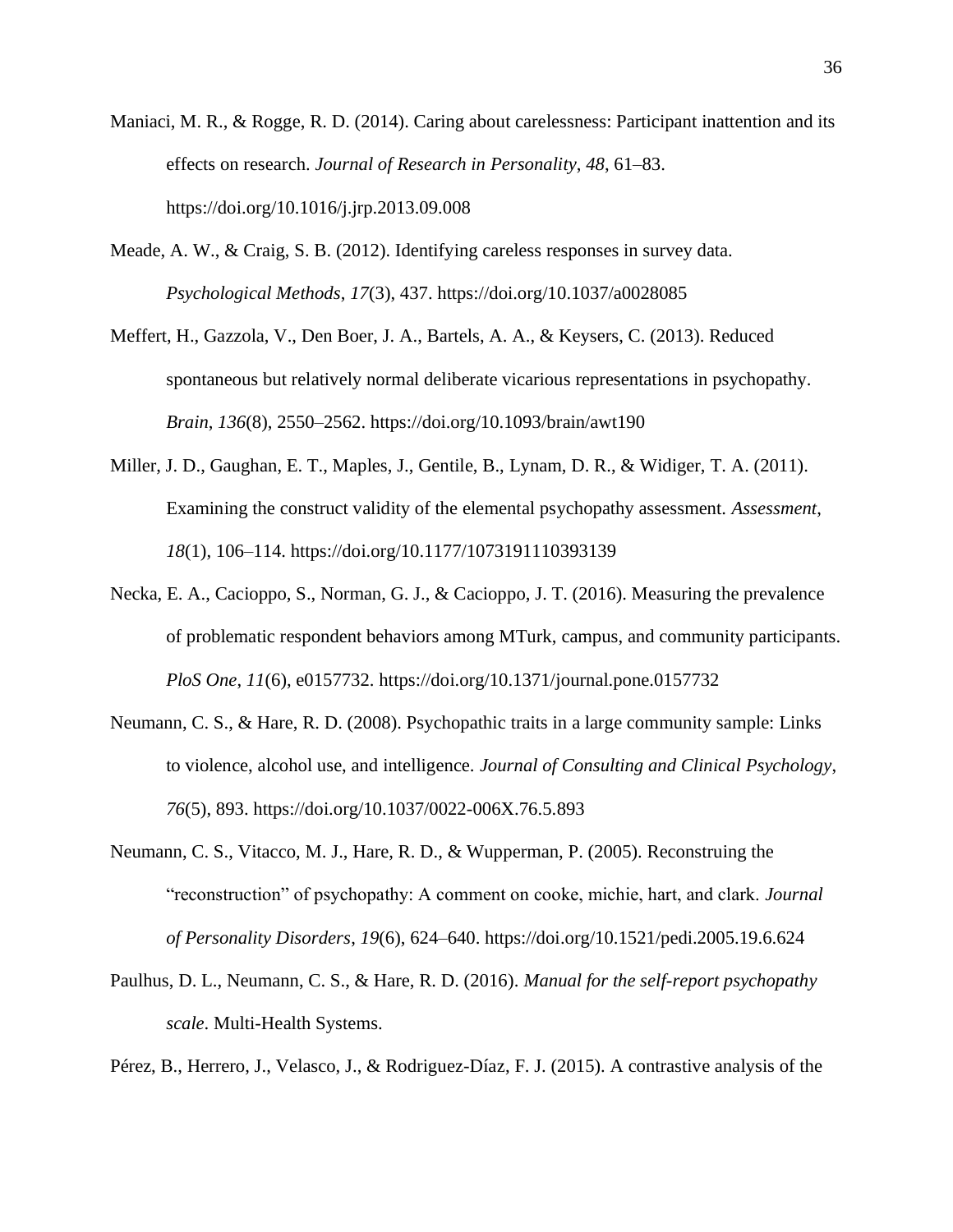factorial structure of the PCL-r: Which model fits best the data? *European Journal of Psychology Applied to Legal Context*, *7*(1), 13–30. <https://doi.org/10.1016/j.ejpal.2014.10.001>

- Piedmont, R. L., McCrae, R. R., Riemann, R., & Angleitner, A. (2000). On the invalidity of validity scales: Evidence from self-reports and observer ratings in volunteer samples. *Journal of Personality and Social Psychology*, *78*(3), 582. [https://doi.org/10.1037/0022-](https://doi.org/10.1037/0022-3514.78.3.582) [3514.78.3.582](https://doi.org/10.1037/0022-3514.78.3.582)
- Ray, J. V., Hall, J., Rivera-Hudson, N., Poythress, N. G., Lilienfeld, S. O., & Morano, M. (2013). The relation between self-reported psychopathic traits and distorted response styles: A meta-analytic review. *Personality Disorders: Theory, Research, and Treatment*, *4*(1), 1. <https://doi.org/10.1037/a0026482>
- Seibert, L. A., Miller, J. D., Few, L. R., Zeichner, A., & Lynam, D. R. (2011). An examination of the structure of self-report psychopathy measures and their relations with general traits and externalizing behaviors. *Personality Disorders: Theory, Research, and Treatment*, *2*(3), 193.<https://doi.org/10.1037/a0019232>
- Verschuere, B., Uzieblo, K., De Schryver, M., Douma, H., Onraedt, T., & Crombez, G. (2014). The inverse relation between psychopathy and faking good: Not response bias, but true variance in psychopathic personality. *The Journal of Forensic Psychiatry & Psychology*, *25*(6), 705–713.<https://doi.org/10.1080/14789949.2014.952767>
- Vitacco, M. J., Rogers, R., Neumann, C. S., Harrison, K. S., & Vincent, G. (2005). A comparison of factor models on the PCL-r with mentally disordered offenders: The development of a four-factor model. *Criminal Justice and Behavior*, *32*(5), 526–545. <https://doi.org/10.1177/0093854805278414>

Watts, A. L., Lilienfeld, S. O., Edens, J. F., Douglas, K. S., Skeem, J. L., Verschuere, B., &